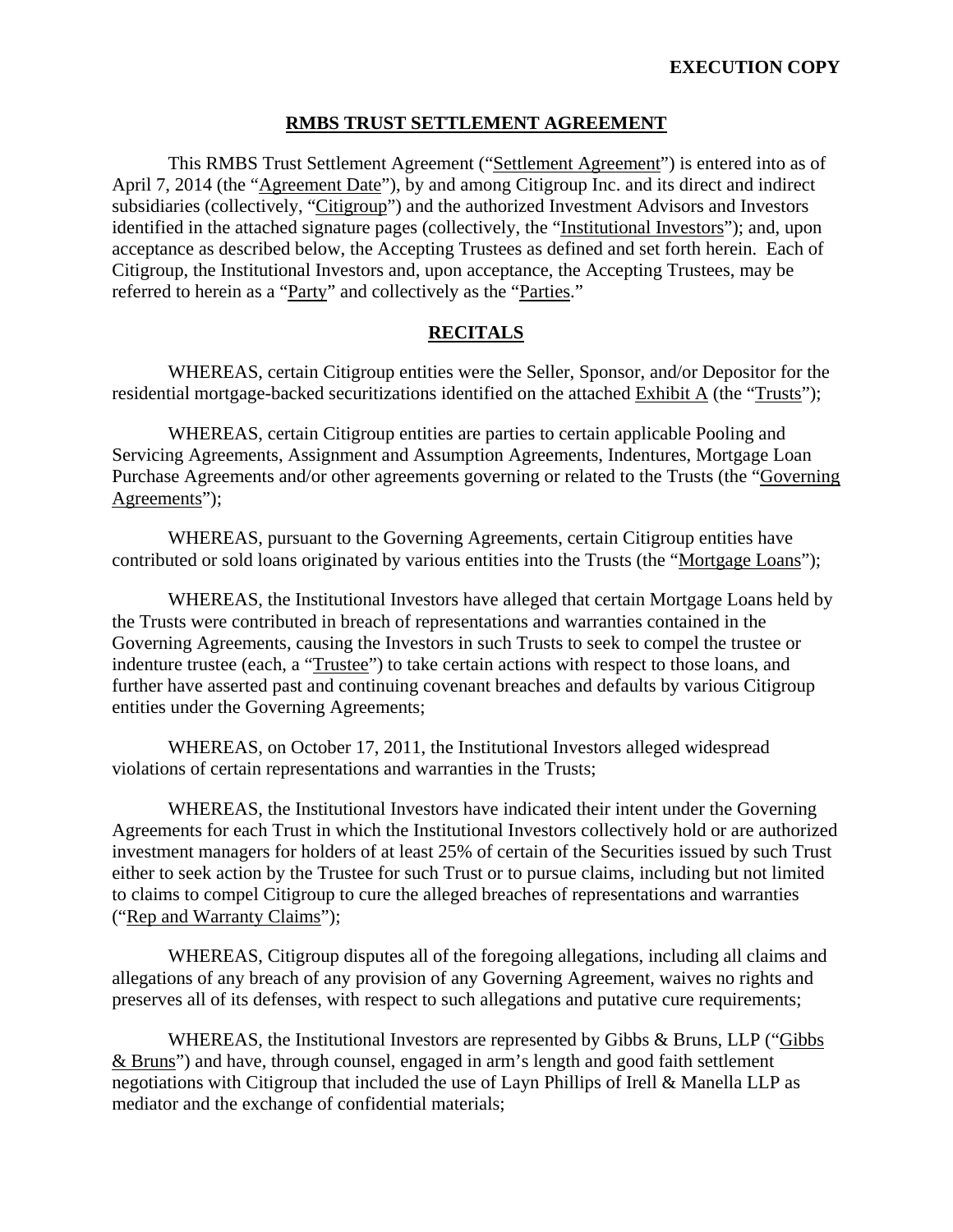WHEREAS, the Institutional Investors and Citigroup have reached agreement concerning a proposed settlement that would resolve all Rep and Warranty Claims the Trustees or Trusts hold against Citigroup under the Governing Agreements;

WHEREAS, this Settlement Agreement shall be presented to the Trustees for approval in the exercise of their good faith judgment, upon which approval the Trustees shall become Accepting Trustees (as defined herein) and Parties to this Settlement Agreement as set forth herein; and

WHEREAS, the Parties therefore enter into this Settlement Agreement to set forth their mutual understandings and agreements for terms for resolving the disputes regarding the Governing Agreements.

## **AGREEMENT**

NOW, THEREFORE, for good and valuable consideration, the receipt and sufficiency of which are hereby acknowledged, the Parties agree to the following terms:

### ARTICLE I. DEFINITIONS

As used in this Settlement Agreement, in addition to the terms otherwise defined herein, the following terms shall have the meanings set forth below (the definitions to be applicable to both the singular and the plural forms of each term defined if both forms of such term are used in this Settlement Agreement). Any capitalized terms not defined in this Settlement Agreement shall, with respect to any particular Trust, have the definition given to them in the Governing Agreements for that Trust.

1.01. "Acceptance Date" means June 30, 2014, unless extended as set forth herein.

1.02. "Accepting Trustee" means any Trustee that has accepted the Settlement Agreement pursuant to Section 2.03 with respect to any Trust.

1.03. "Allocable Share" means, for any Trust, the share of the Settlement Payment allocable to that Trust, as set forth herein.

1.04. "Direction" shall mean the direction by the Institutional Investors, to the extent permitted by the Governing Agreements, directing any Trustee to take or refrain from taking any action; *provided*, however, that in no event shall the Institutional Investors be required to provide a Trustee with any security or indemnity for action or inaction taken at the direction of the Institutional Investors and the Institutional Investors shall not be required to directly or indirectly incur any costs, fees, or expenses to compel any action or inaction by a Trustee, except that the Institutional Investors shall continue to retain contingency counsel, Gibbs & Bruns, to pursue acceptance and approval by the Trustees of this Agreement.

1.05. "Effective Date" shall mean the date of Final Court Approval or, if there is no Judicial Instruction Extension, the latest date on which all Trustees either become Accepting Trustees or rejected the Settlement, if earlier.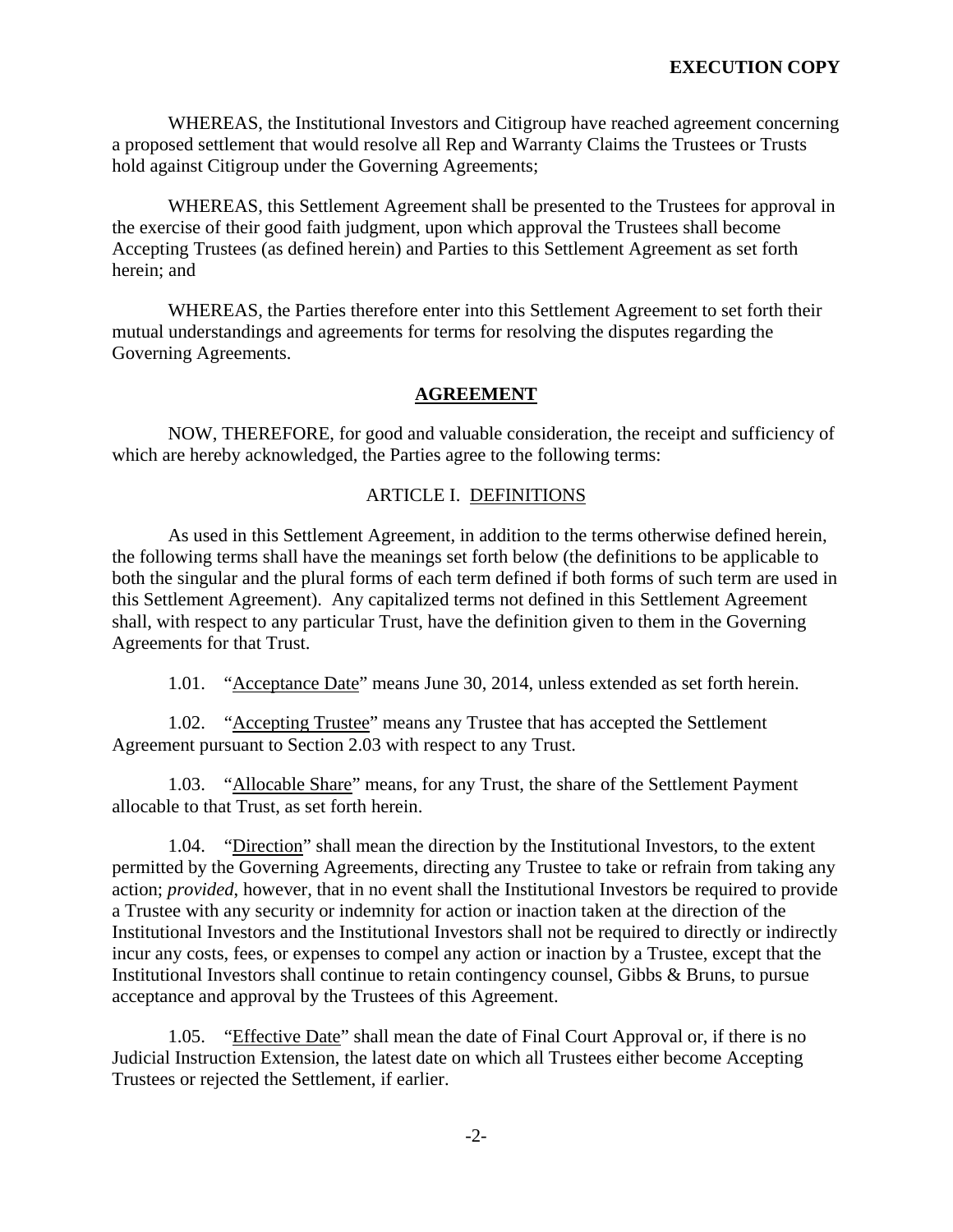1.06. "Expert" means the professional firm to be retained by the Accepting Trustees to apply the formula by which the allocation of the Settlement Payment shall be distributed to the Settlement Trusts.

1.07. "Governmental Authority" shall mean any United States or foreign government, any state or other political subdivision thereof, any entity exercising executive, legislative, judicial, regulatory, or administrative functions of or pertaining to the foregoing, or any other authority, agency, department, board, commission, or instrumentality of the United States, any State of the United States or any political subdivision thereof or any foreign jurisdiction, and any court, tribunal, or arbitrator(s) of competent jurisdiction, and any United States or foreign governmental or non-governmental self-regulatory organization, agency, or authority (including the New York Stock Exchange, Nasdaq, and the Financial Industry Regulatory Authority) including, without limitation, the requirements of regulations or consent judgments issued by any Government Authority to which Citigroup is or may become a party.

1.08 "Institutional Investors" shall mean the authorized Investment Advisors and Investors identified in the attached signature pages.

1.09 "Institutional Investors' Counsel Approval Costs" shall mean the reasonable out of pocket costs, including local counsel fees, trial support services, travel, transcripts, expert witness fees and other customary costs incurred by Gibbs & Bruns LLP in connection with any request for Judicial Instruction. Institutional Investors' Counsel Approval Costs shall not include any out of pocket costs incurred by any individual Institutional Investor in connection with this Settlement.

1.10 "Investment Advisor" shall mean the following Institutional Investors: BlackRock Financial Management Inc.; Goldman Sachs Asset Management, L.P.; Invesco Advisers, Inc.; Kore Advisors, L.P.; Pacific Investment Management Company LLC; Sealink Funding Limited, through its investment manager Neuberger Berman Europe Limited; The TCW Group, Inc. on behalf of itself and its subsidiaries; and Western Asset Management Company, and, for the avoidance of doubt, shall not include (i) any of the individual clients or funds whose assets are managed by such Investment Advisor or (ii) any affiliates of such Investment Advisor.

1.11. "Investors" shall mean all certificateholders, bondholders and noteholders in the Settlement Trusts, and their successors in interest, assigns, pledgees, and/or transferees.

1.12. "Net Losses" means, with respect to each Trust, the amount of losses with respect to the Mortgage Loans held by such Trust that have been incurred and are estimated to be incurred from such Trust's inception to its expected termination date, as determined by the Expert.

1.13. "Non-Settling Trust" means any Trust (or loan group, as contemplated by Section 2.07) as to which the Trustee rejects the Settlement or is excluded from the Settlement by order of a court or otherwise.

1.14. "Person" shall mean any individual, corporation, company, partnership, limited liability company, joint venture, association, trust, or other entity, including a Governmental Authority.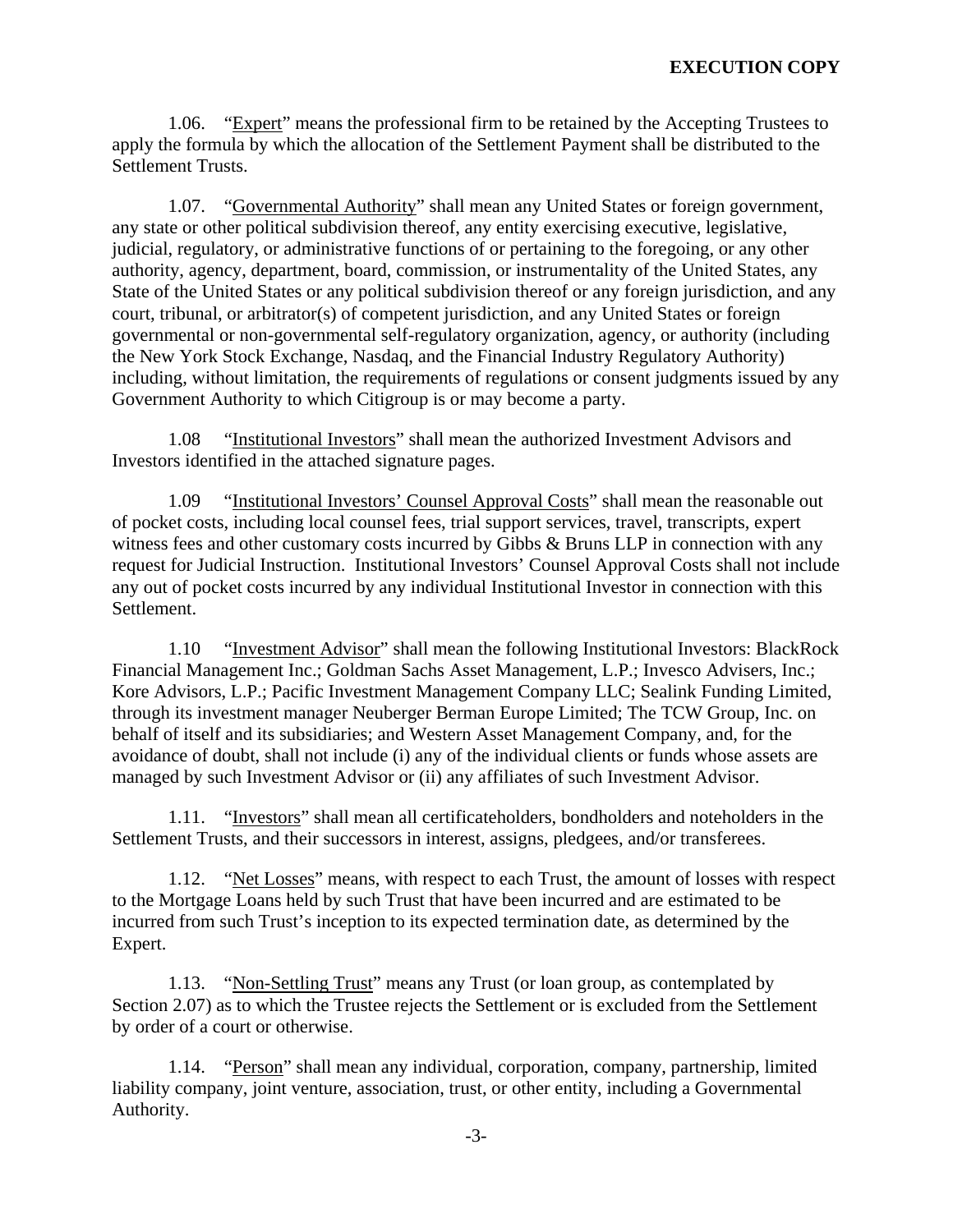1.15. "Securities" shall mean securities, notes, bonds, certificates and/or other instruments issued by the Trusts.

1.16. "Settlement" means the negotiated settlement set forth in this Settlement Agreement, including all terms and conditions thereof.

1.17. "Settlement Trusts" means all Trusts and all loan groups, as contemplated by Section 2.07, as to which the applicable Trustee accepts the Settlement that do not become Non-Settling Trusts.

1.18. "Trustees" shall mean Deutsche Bank National Trust Company, HSBC Bank USA, N.A., U.S. Bank N.A., and Wells Fargo Bank, N.A., and/or separate or successor trustees for the Trusts appointed pursuant to court orders confirming their appointment or otherwise appointed.

#### ARTICLE II. SETTLEMENT PROCESS

2.01. Effective Date for Citigroup and Institutional Investors. This Settlement Agreement shall be binding and effective upon Citigroup and the Institutional Investors as of the Agreement Date and shall continue to be binding and irrevocable until (i) such time as the Acceptance Date has passed without acceptance by any Trustees or (ii) if a right arises and Citigroup exercises it, the date Citigroup terminates this Settlement Agreement in accordance with its rights under Section 2.03(e) below.

2.02. Presentation of Settlement to Trustees.

(a) Request Letter. This Settlement Agreement shall be presented to the Trustees for their review, evaluation, and acceptance within five (5) business days of the Agreement Date as follows: The Institutional Investors shall submit, through their counsel, a letter to each of the Trustees expressing their support for the settlement and requesting that each enter into the Settlement Agreement (the "Request Letter"). The Request Letter shall urge the Trustees to exercise their independent business judgment in deciding whether to accept the Settlement Agreement.

(b) Intervention in any Judicial Instruction Proceeding. If any Trustee files a judicial instruction proceeding concerning the Settlement, all of the Institutional Investors shall jointly file a motion for leave to intervene (or similar pleading) in such proceeding to evidence their support for the Settlement, Final Court Approval, as defined below, and the Settlement Agreement. Each of the Institutional Investors shall use their reasonable best efforts to prosecute the intervention, to support the Settlement, and to obtain Final Court Approval of the Settlement. The Institutional Investors' obligation to use reasonable best efforts shall continue until the earliest of: (a) Final Court Approval, (b) the date Final Court Approval becomes legally impossible, (c) the date on which Citigroup terminates the Settlement Agreement pursuant to Section 2.03, below, or (d) any material breach by Citigroup of the Settlement Agreement (which breach is not cured within 90 days of notice of such breach having been provided by a party to this Agreement).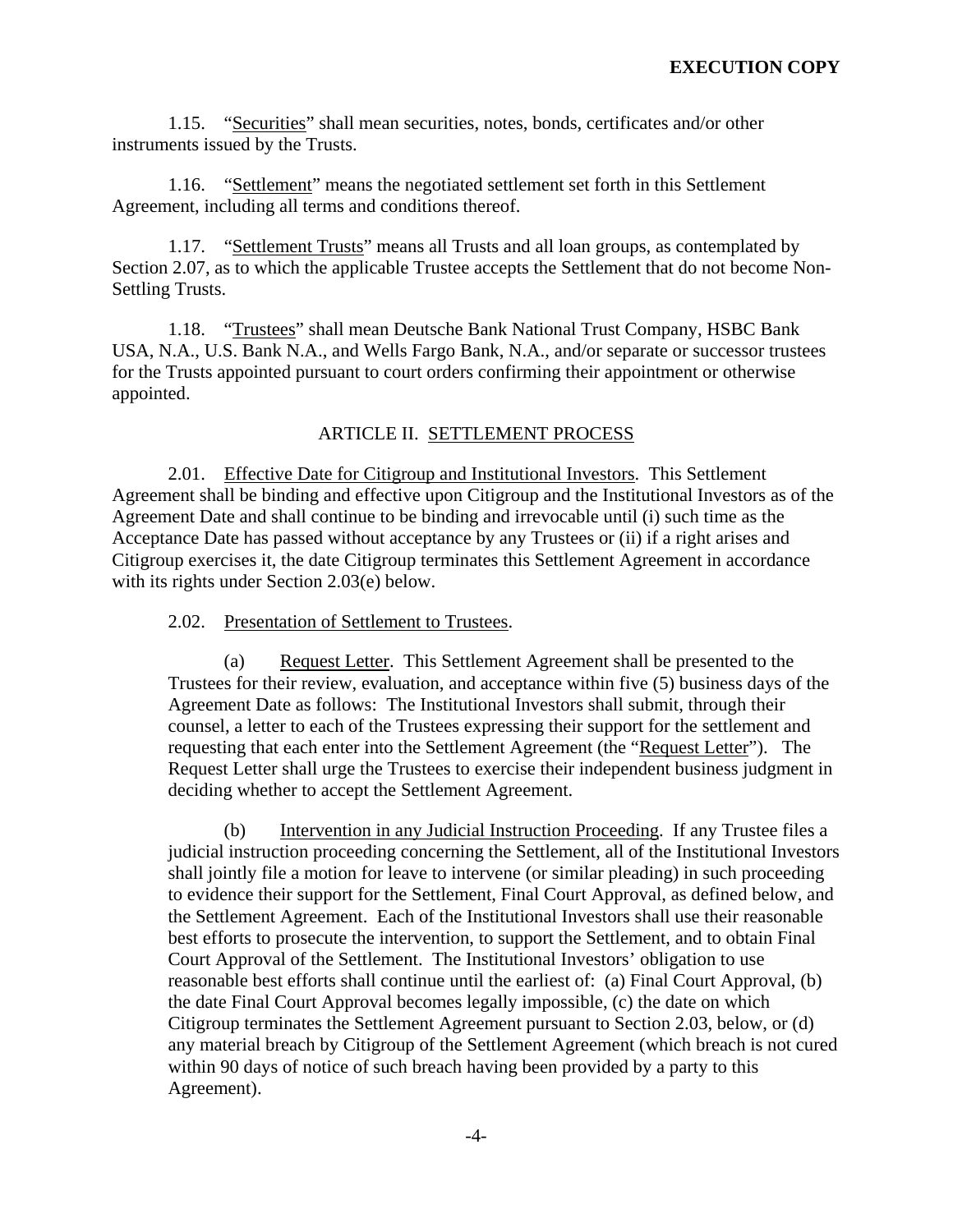(c) Retraction of Notice. The Institutional Investors and Citigroup agree that upon the later of: (i) the Acceptance Date and (ii) Final Court Approval or the date Final Court Approval becomes legally impossible, as applicable; prior repurchase or cure notices sent by the Institutional Investors and the Trustees shall be rendered null and void and will thereafter be rendered inoperative, as if they were never sent.

#### 2.03. Acceptance by Trustees.

(a) Acceptance. The Settlement Agreement shall become binding upon any Trustee upon such Trustee's acceptance of this Settlement Agreement prior to the Acceptance Date in accordance with Section 2.03(c), below.

(b) Extension of Acceptance Date. The Acceptance Date must be extended by Citigroup upon request of any Trustee, with respect to that Trustee, for a period of no more than45 days beyond the initial Acceptance Date. The Acceptance Date may be further extended at request of the Trustees, but Citigroup shall have a unilateral right to refuse to extend further the Acceptance Date.

(c) Judicial Instruction Extension. Prior to the Acceptance Date, each Trustee shall provide written notice to the Institutional Investors and Citigroup accepting or rejecting the Settlement. If a Trustee accepts the Settlement by executing the applicable signature page attached hereto and delivering an original or copy thereof to the Institutional Investors with a copy to Citigroup ("Trustee's Acceptance"), it may do so subject to Final Court Approval, which shall be sought promptly through a judicial instruction proceeding ("Judicial Instruction Extension"). Notice of the Settlement and such judicial instruction proceeding shall be provided, to the extent reasonably practicable, to the Investors in a form and by a method acceptable to the court overseeing the judicial instruction proceeding (the "Settlement Court"), and Investors shall be given an opportunity, if practicable, to object and to make their position known to the Settlement Court if and to the extent allowed by the Settlement Court. Upon a Trustee's Acceptance, this Settlement Agreement, including its tolling and forbearance provisions, shall continue in effect for such Trustee and the associated Settlement Trusts, until such time as: (a) the Settlement Court has issued a final and non-appealable judgment (including the expiration of any time to apply for discretionary review) granting the Trustee a judicial instruction that its approval of this Settlement Agreement was reasonable and in good faith, or such other judicial instruction allowing or approving the Trustee's entry into the Settlement as a court may deem appropriate (the "Final Court Approval"), or (b) the date on which Final Court Approval becomes legally impossible. If any Accepting Trustee elects to condition its acceptance on Final Court Approval, (i) each Accepting Trustee that similarly conditions its acceptances on Final Court Approval shall use its best commercially reasonable efforts to coordinate such judicial instruction proceeding with the judicial instruction proceedings initiated by the other Accepting Trustees, and (ii) the operative date for the Final Expert Calculation for all Settlement Trusts, including any that did not condition their acceptance on Final Court Approval, and Citigroup's right to exercise any right of termination in accordance with Subsection (e), below, shall be based on the date of Final Court Approval.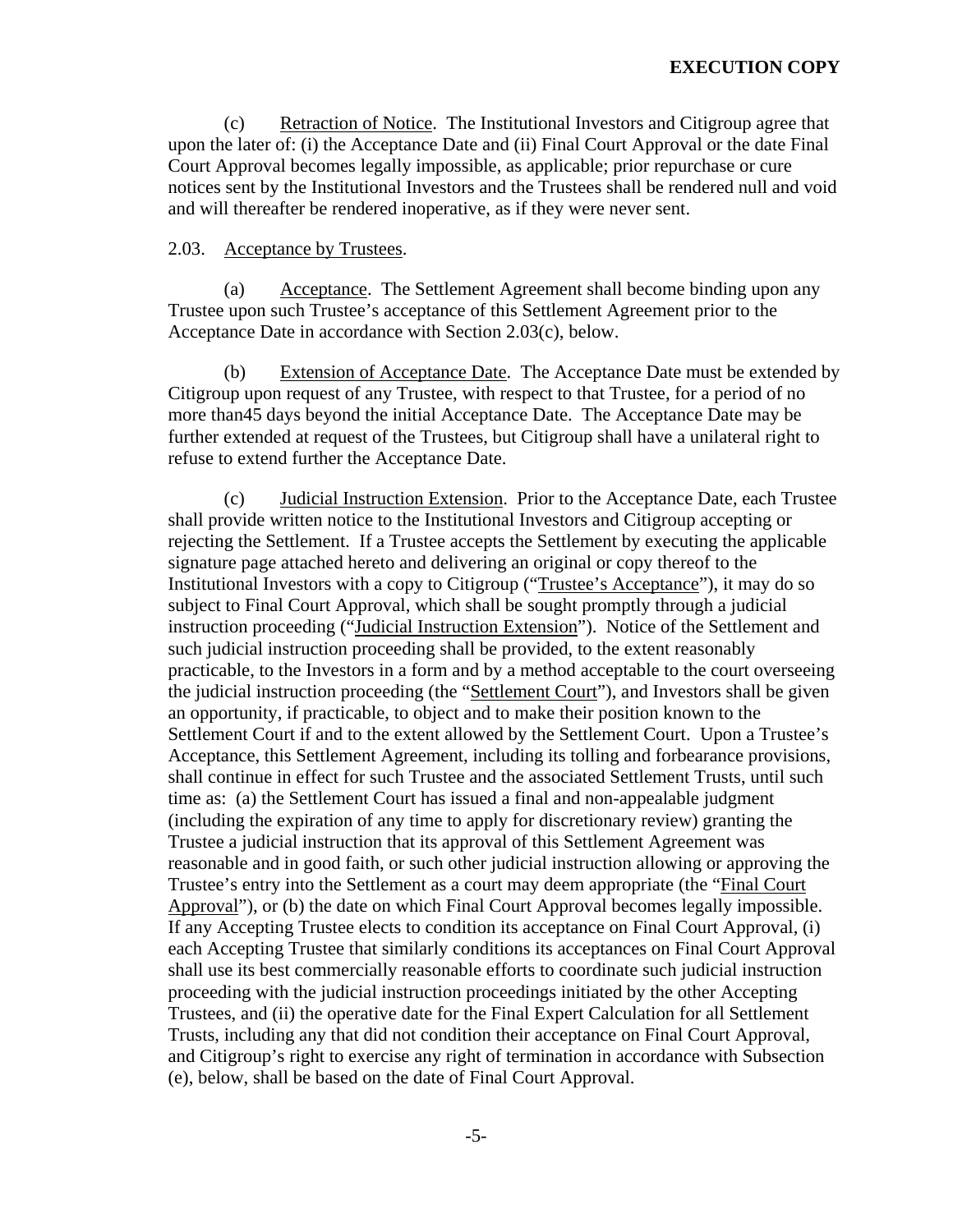(d) Best Efforts. During the period of any Judicial Instruction Extension, the Accepting Trustees, Citigroup, and the Institutional Investors shall each be obligated to use their reasonable best efforts to obtain Final Court Approval of the Settlement so long as there has been no material breach of this Settlement Agreement. The Parties' obligation to use reasonable best efforts to obtain Final Court Approval shall continue in effect regardless of any intervening court decisions or regulatory actions issued after the Trustee's Acceptance, or if any Party discovers facts that are additional to, inconsistent with, or different from those which they knew at the time they entered into this Settlement Agreement, until such time as Final Court Approval becomes legally impossible.

(e) Citigroup Right to Terminate. Citigroup and the Institutional Investors have entered into a confidential letter agreement that provides Citigroup the right to terminate this Settlement Agreement in the event (i) Trustees for a certain number of Trusts (and loan groups, as contemplated by Section 2.07), measured by losses on the Mortgage Loans, have not accepted this Settlement Agreement by the Acceptance Date; (ii) in the event of a Judicial Instruction Extension, a certain number of Trusts (and loan groups, as contemplated by Section 2.07) measured by losses on the Mortgage Loans are excluded or do not obtain Final Court Approval; or (iii) Final Court Approval is not obtained by March 31, 2017, provided that if litigation regarding Final Court Approval remains pending, Citigroup shall not have the right to terminate without the consent of all accepting Trustees. The Trustees shall be entitled to know the confidential percentage, so long as they agree to hold such percentage in confidence. Citigroup shall provide written notice to the Institutional Investors and any Accepting Trustees of the exercise of its right to terminate this Settlement Agreement in accordance with the terms thereof.

2.04. Tolling and Forbearance. Upon the Agreement Date, Citigroup shall offer a tolling and forbearance agreement ("Tolling and Forbearance Agreement") to the Trustees pursuant to which Citigroup shall agree to toll repurchase claims (and requirements to give notice of repurchase claims) for any Settlement Trust for a period extending from March 21, 2014 until the earliest of (a) the rejection of the Settlement Agreement by the Trustee pursuant to this Settlement Agreement, (b) the Acceptance Date, as it may be extended pursuant to paragraph 2.03, having passed without acceptance by such Trustee, (c) the date of Final Court Approval for such Trustee and related Trusts, (d) the date upon which Final Court Approval becomes legally impossible, (e) termination of this Settlement Agreement pursuant to its terms, whichever is applicable (the "Tolling Period"). The offer to the Trustees to enter into the Tolling and Forbearance Agreement shall be severable as to each of the Settlement Trusts, such that a Trustee may accept it for one trust and reject it for others. A condition to any Trustee's acceptance of the Tolling and Forbearance Agreement for any Trust shall be its agreement, as Trustee, to forbear from filing, giving notice of, or prosecuting any repurchase claim related to any Trust for which it accepts the Tolling and Forbearance Agreement during the Tolling Period.

2.05. Trustee Review. The Trustees shall have until the Acceptance Date (the "Diligence Period") to conduct a reasonable investigation of the Settlement and its terms. The Trustees may request documents or other information from Citigroup to conduct such diligence, may retain experts to assist them, and may conduct such other due diligence as they deem necessary to inform themselves concerning the Settlement. Citigroup agrees to use reasonable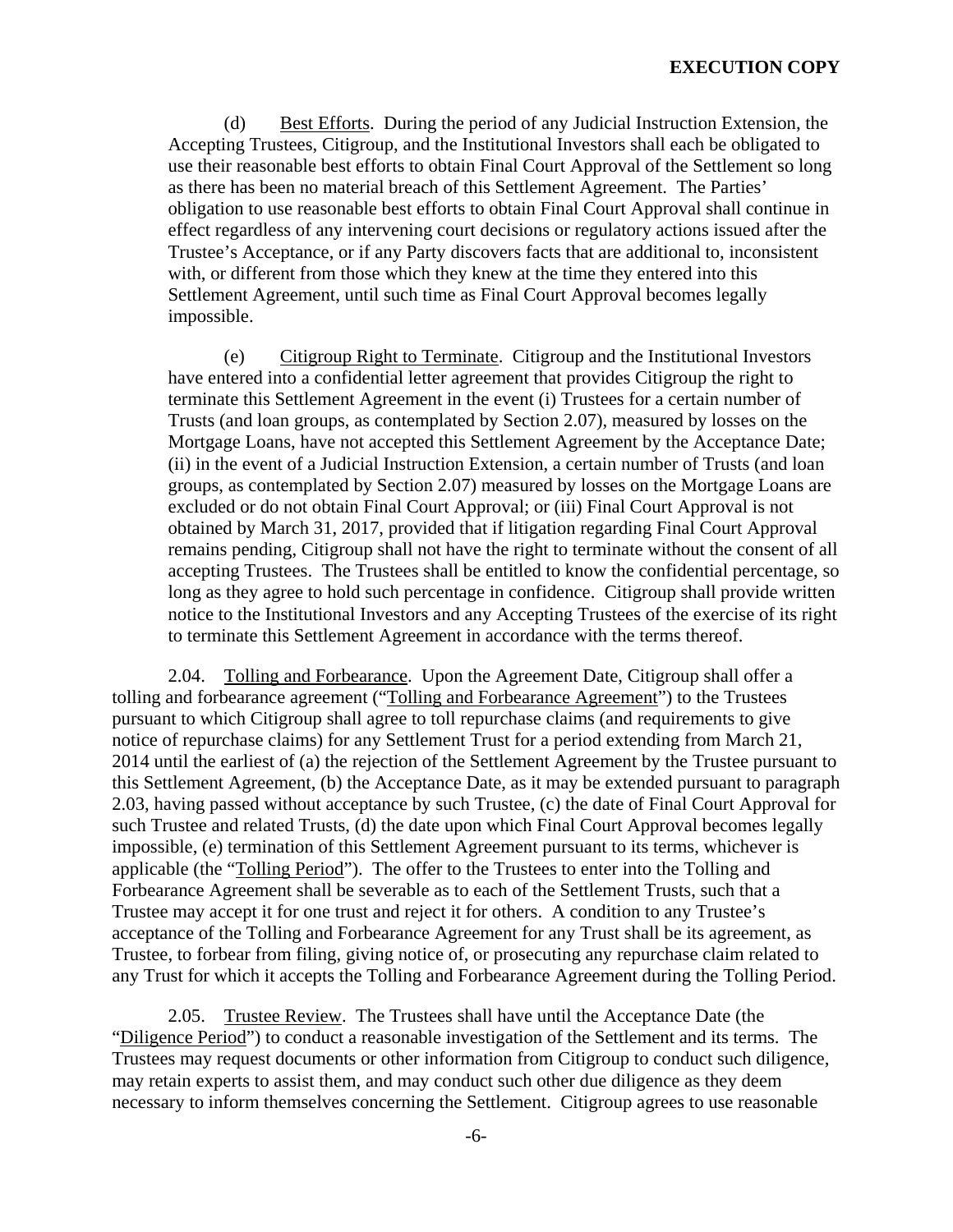best efforts to provide promptly to the Trustees documents reasonably requested by the Trustees and necessary for the Trustees' due diligence, and the Trustees agree to confer in good faith with Citigroup regarding the scope of any request for information. Copies of all such documents shall also be made available to counsel for the Institutional Investors to assist them in responding to any Trustee inquiries regarding the documents or the Settlement through the Acceptance Date.

2.06. Trustee Evaluation Expenses. Citigroup shall pay the reasonable and nonduplicative costs, fees, and expenses ("Evaluation Expenses") the Trustees incur to evaluate the Settlement, the claims it resolves, and its terms. Any disputes as to the reasonableness of the Trustees' costs, fees and expenses shall be submitted to Layn Phillips, the settlement mediator, for resolution. Should the Trustees elect to pursue a judicial instruction proceeding, the reasonable and non-duplicative fees and expenses they incur shall constitute Evaluation Expenses. Nothing in this provision shall alter or amend the existing obligations in any Governing Agreement to otherwise provide indemnity to the Trustees as required under the terms of any Governing Agreement. No Institutional Investors shall be required to pay any portion of the Trustees' Evaluation Expenses.

2.07. Non-Settling Trusts. If a Trustee declines to accept the Settlement for any Trust on or prior to the Acceptance Date or rejects the Settlement Agreement with respect to all Trusts for which that Trustee serves as trustee, or if any Trust is excluded from the Settlement in connection with any judicial instruction proceeding, or if this Settlement otherwise does not become final as to a Trust (including if such Trust is excluded by court order), such Trust or Trusts shall be Non-Settling Trusts. The Allocable Share of the Settlement Payment that would otherwise have been paid to any Non-Settling Trust shall be retained by Citigroup. For any Settlement Trust, Citigroup and the Institutional Investors may agree to exclude such Trust from this Settlement Agreement in its entirety, or may agree to exclude only certain loan group(s) in such Trust, in which case the included loan groups and excluded loan groups shall be treated as separate Settlement Trusts and Non-Settling Trusts, respectively, for the purpose of the Settlement Agreement; *provided*, however, that Citigroup in its sole discretion may exclude any Trust or loan group for which there is a third-party or other financial guaranty or credit enhancement provider. Any Trust or loan group excluded pursuant to the prior sentence shall be treated as a Non-Settling Trust.

2.08. REMIC Ruling. The Final Expert Calculation shall be deemed not to have occurred unless and until there has been received private letter ruling(s), or similar guidance, applicable to all of the Settlement Trusts from the Internal Revenue Service to the effect that: (i) the execution of, and the transactions contemplated by, this Settlement Agreement will not cause any portion of a Settlement Trust for which a REMIC election (as defined in the Internal Revenue Code) has been made in accordance with the applicable Governing Agreement to fail to qualify at any time as a REMIC, and (ii) the receipt of the Allocable Shares of the Settlement Payment by the Settlement Trusts will not cause, or result in, the imposition of any taxes on the Settlement Trusts or on any portion of a Settlement Trust for which a REMIC election has been made in accordance with the terms of the applicable Governing Agreement. The Accepting Trustees for the related Settlement Trusts shall cause a request for such letter ruling(s) to be submitted to the Internal Revenue Service within thirty (30) days of the Acceptance Date, or, if the Internal Revenue Service is not amenable to receipt of the Accepting Trustees' request for rulings within this thirty day period, as promptly as practicable thereafter, and shall use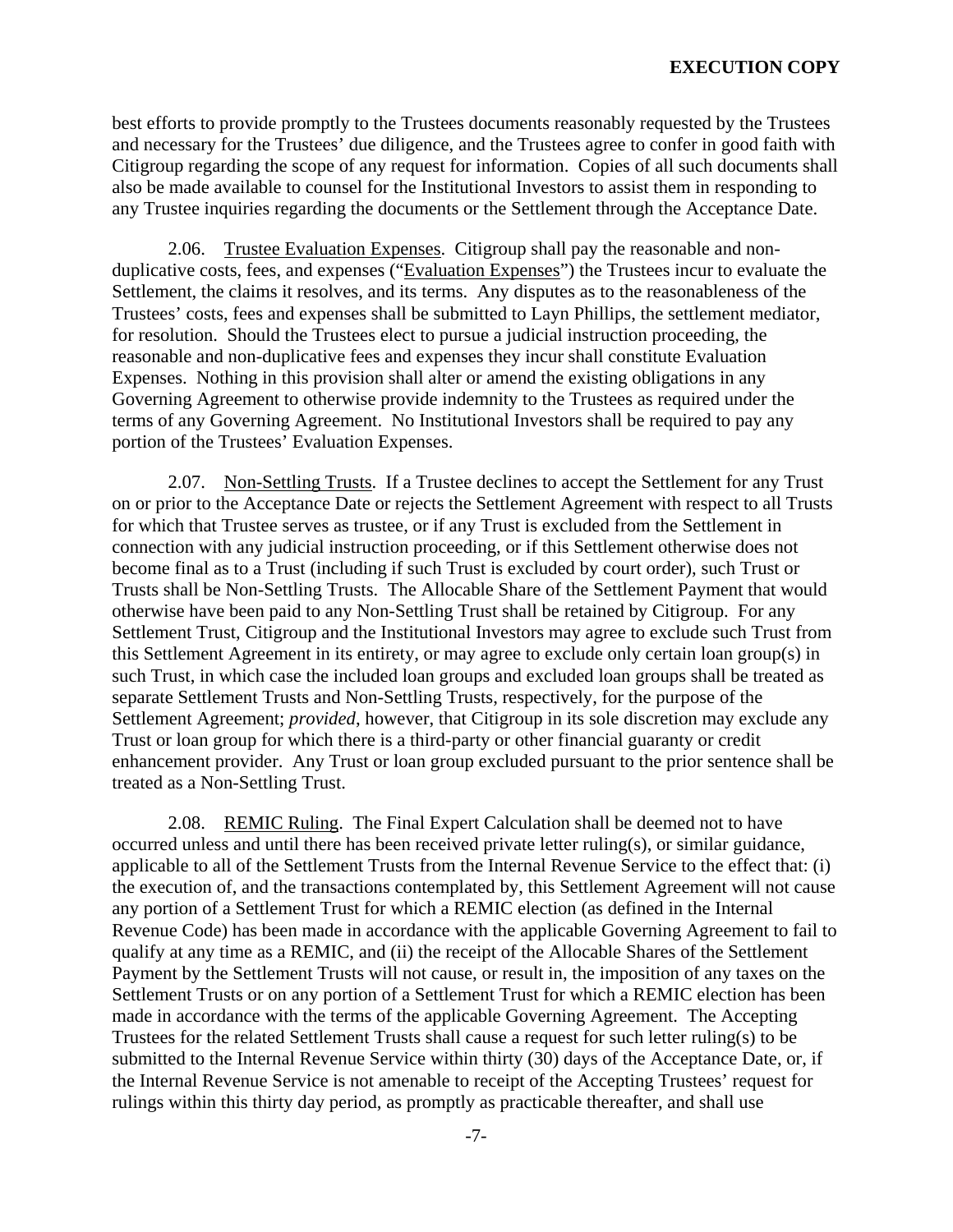reasonable best efforts to pursue such request; such request may not be abandoned without the consent (which shall not unreasonably be withheld) of Citigroup and the Institutional Investors. Citigroup shall use its reasonable best efforts to assist the Accepting Trustees' preparation and pursuit of the request for the rulings.

## ARTICLE III. SETTLEMENT TERMS

3.01. Settlement Consideration and Payment. The Settlement consideration shall consist of (i) a cash payment of ONE BILLION, ONE HUNDRED TWENTY FIVE MILLION (\$1,125,000,000) and no/100 dollars (the "Gross Settlement Amount"), reduced by the sum of the Allocable Shares for all Non-Settling Trusts (the "Settlement Payment"). Citigroup will make the Settlement Payment to a single escrow account designated by the Accepting Trustees within thirty (30) days of the Final Expert Calculation, as defined herein. Citigroup shall have no responsibility for the maintenance or distribution of the Settlement Payment once paid into the escrow account, which shall be the sole responsibility of the Accepting Trustees. The Accepting Trustees shall use their reasonable best efforts to distribute the Settlement Payment to the Settlement Trusts as promptly as possible. In the event that there is any error in the allocations to Non-Settling Trusts that was determined at the time the Settlement Payment is due, and such error is confirmed in good faith by Citigroup and the Institutional Investors, any underpayment or overpayment by Citigroup of the Settlement Payment as a result of such error shall be made by or refunded to Citigroup by the Trusts that received the erroneous payment within thirty (30) days of discovery of such overpayment or notice to Citigroup of such underpayment, as applicable.

3.02. Release of Rep and Warranty Claims. The Settlement Trusts, the Trustees for the Settlement Trusts, and any Persons claiming by, through or on behalf of such Settlement Trusts (including any Investors claiming derivatively for such Trust) (collectively, the "Releasors"), irrevocably and unconditionally grant a full, final, and complete release, waiver, and discharge of all alleged or actual claims, demands to repurchase, demands to cure, demands to substitute, counterclaims, defenses, rights of setoff, rights of rescission, liens, disputes, liabilities, losses, debts, costs, expenses, obligations, demands, claims for accountings or audits, alleged defaults or events of default, damages, rights, and causes of action of any kind or nature whatsoever, whether asserted or unasserted, known or unknown, suspected or unsuspected, fixed or contingent, in contract, tort, or otherwise, secured or unsecured, accrued or unaccrued, whether direct or derivative, arising under law or equity, effective as of the Effective Date, against Citigroup that arise under or are based upon the Governing Agreements or that relate to the origination, sale, servicing and/or administration of Mortgage Loans to or in the Settlement Trusts, including without limitation (i) representations or warranties made by any Citigroup entity, (ii) any alleged obligation to give notice of alleged breaches of representations or warranties, (iii) any alleged obligation of any Citigroup entity to enforce claims for breaches of representations or warranties against the originator of a Mortgage Loan (including but not limited to any demands already made by the Accepting Trustees or any Investors of the Settlement Trusts), and (iv) the documentation of the Mortgage Loans held by the Settlement Trusts including with respect to allegedly defective, incomplete, or non-existent documentation, as well as issues arising out of or relating to recordation, title, assignment, or any other matter relating to legal enforceability of a mortgage or mortgage note, or any alleged failure to provide notice of such defective, incomplete or non-existent documentation (collectively, all such claims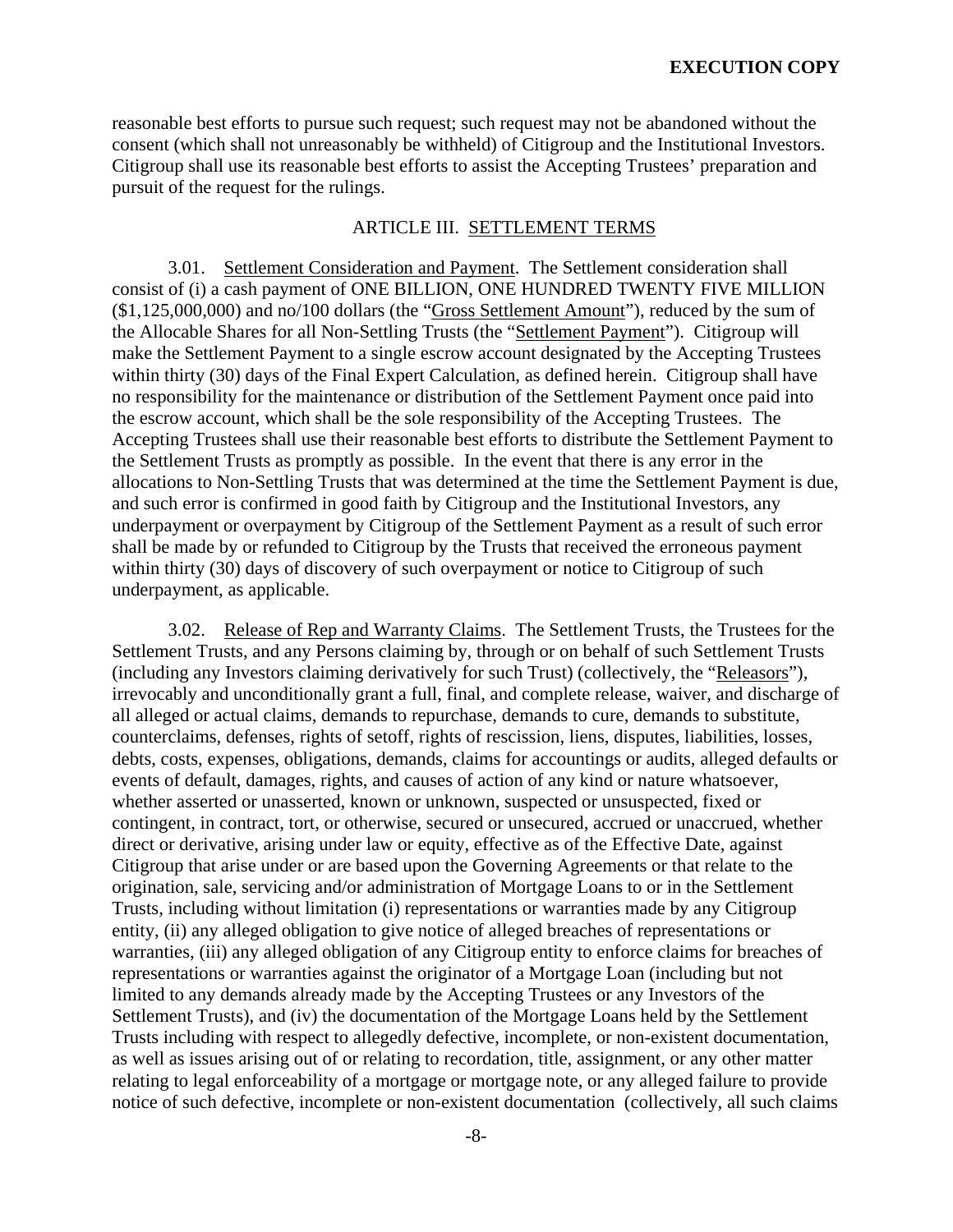being defined as the "Released Claims"). Except as it pertains to alleged failures to provide notice of representation and warranty violations, this agreement shall not release or affect any Master Servicer or Servicer obligations under any of the Governing Agreements that pertain to the servicing of Mortgage Loans held by the Trusts.

3.03. Waiver of Participation in Settlement Payment. Citigroup agrees not to seek to recoup any servicing advance from any portion of the Settlement Payment distributed to the relevant Settlement Trust, it being understood that Citigroup's other entitlements to payments, and to reimbursement or recovery, including servicing advances, under the terms of the Governing Agreements shall not be affected by this Settlement Agreement except as expressly provided in this Section 3.03.

 3.04. Allocation Formula. The Settlement Payment shall be allocated by the Accepting Trustees among the Settlement Trusts. The Accepting Trustees shall jointly retain the Expert to make any determinations and perform any calculations that are required in connection with the allocation of the Settlement Payment among the Settlement Trusts. For avoidance of doubt, for the purpose of this Section 3.04, (i) the calculations shall be performed without regard to whether the Trust is a Settlement Trust or Non-Settling Trust, and (ii) Citigroup shall bear no responsibility for making any determination or calculation set forth in this Section 3.04. If the Mortgage Loans held by any Trust are divided by the Governing Agreements into loan groups, so that ordinarily only certain classes of Investors benefit from the proceeds of particular loan groups, those loan groups shall be deemed to be separate Trusts for purposes of the allocation and distribution of the Settlement Payment. For purposes of this calculation, the Trustees shall instruct the Expert to apply the following allocation formula:

(a) *First*, the Expert shall calculate the amount of Net Losses for each Trust as a percentage of the sum of the Net Losses by all Trusts (the "Net Loss Percentage").

Second, the Expert shall calculate the Allocable Share of the Settlement Payment for each Trust by multiplying (i) the Gross Settlement Amount by (ii) the Net Loss Percentage for such Trust.

In performing the calculations described above, the Expert shall be permitted to make such adjustments as are necessary to ensure that the effects of rounding do not cause the sum of the Allocable Shares for all Settlement Trusts to exceed the amount of the Settlement Payment. The Expert shall calculate the final Allocable Share for each Trust within ninety (90) days of the later of the Acceptance Date of the last Accepting Trustee or the day of the last Final Court Approval for any Trust that is subject to a judicial instruction proceeding (the "Final Expert Calculation").

3.05. Subsequent Recovery/Repayment of Principal.

 (a) Each Trust's Allocable Share shall be deposited into the related Trust's collection or distribution account pursuant to the terms of the Governing Agreements, for further distribution to Investors in accordance with the distribution provisions of the Governing Agreements (taking into account the Expert's determination under Section 3.04) as though such Allocable Share was a subsequent recovery available for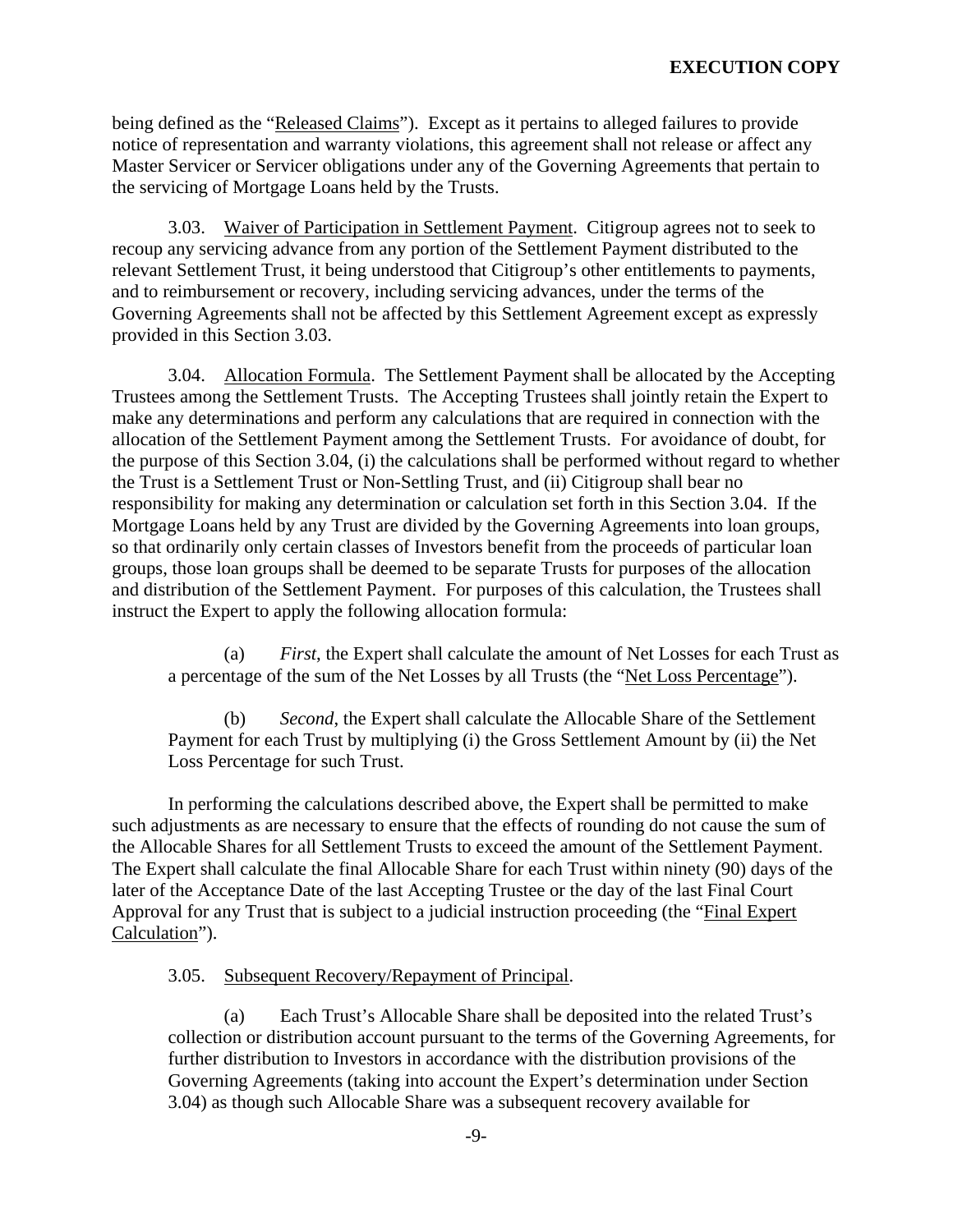distribution on the related distribution date (provided that if the Governing Agreement for a particular Settlement Trust does not include the concept of "subsequent recovery," the Allocable Share of such Settlement Trust shall be distributed as though it was unscheduled principal available for distribution on the related distribution date), subject to Section 3.03. If distribution of a Settlement Trust's Allocable Share would become payable to a class of REMIC residual interests, whether on the initial distribution of the Allocable Share or on any subsequent distribution date that is not the final distribution date under the Governing Agreement for such Settlement Trust, such payment shall be maintained in the distribution account and the Trustee shall distribute it on the next distribution date according to the provisions of this Subsection 3.05(a).

(b) After the distribution of the Allocable Share to Settlement Trusts pursuant to Subsection 3.05(a), the Trustee for a Settlement Trust will apply the amount of the Allocable Share for that Settlement Trust in the reverse order of previously allocated losses, to increase the balance of each class of securities (other than any class of REMIC residual interests) to which such losses have been previously allocated, but in each case by not more than the amount of such losses previously allocated to that class of securities pursuant to the Governing Agreements. For the avoidance of doubt, this Subsection 3.05(b) is intended only to increase the balances of the related classes of securities, as provided for herein, and shall not affect the distribution of the Settlement Payment provided for in Subsection 3.05(a).

(c) In no event shall the deposit or distribution of any amount hereunder into any Settlement Trust be deemed to reduce the Net Losses experienced by such Settlement Trust.

(d) Should the Trustee or a court in a judicial instruction proceeding determine that the payment waterfall described above does not conform to the terms of the Governing Agreement for a particular Trust, the distribution described above shall be modified to distribute that Trust's Allocable Share as a payment of principal under the Governing Agreement for that Trust.

3.06. No Alteration of Trigger Dates or Similar Credit Support Measurement Dates. Neither the Settlement Payment nor any allocation or application thereof pursuant to Section 3.04, nor the receipt of any payments pursuant to Section 3.05, shall be deemed to reverse the occurrence of any transaction-related trigger in any Settlement Trust.

3.07. Accepting Trustee Responsible for Distribution of Settlement Payment. The Accepting Trustees shall administer the distribution of the Allocable Share of the Settlement Payment to the related Settlement Trusts. Neither Citigroup nor any of the Institutional Investors shall have any liability to the Accepting Trustees, the Settlement Trusts, any Investor in such Settlement Trusts, or any other Person in connection with the determination, administration, or distribution of the Allocable Shares, including under any indemnification obligation that exists under any Governing Agreement.

3.08. Expert Determination of Allocable Shares to be Conclusive. In the absence of bad faith or manifest error, the Expert's determinations and calculations of each Trust's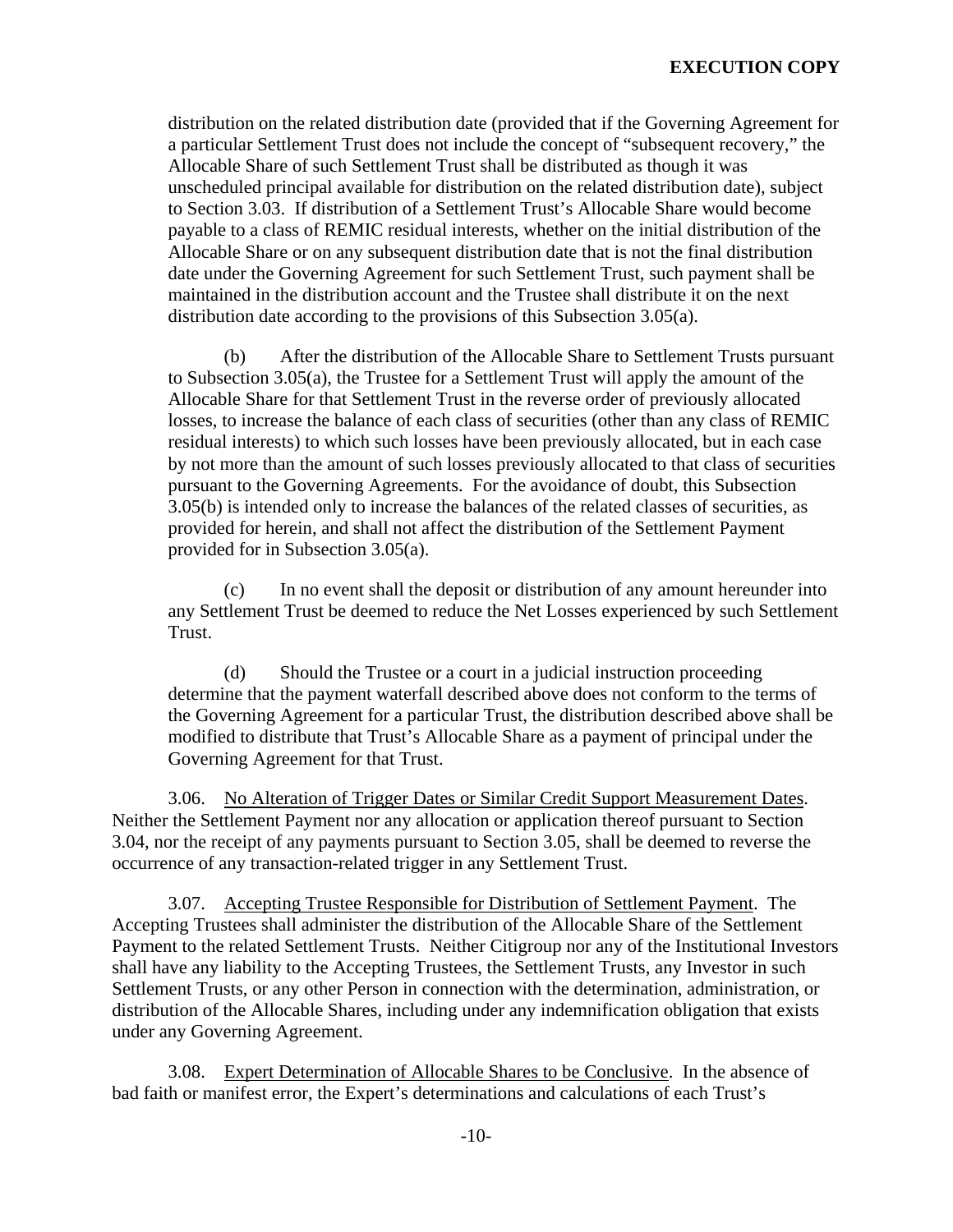Allocable Share of the Settlement Payment shall be final for all purposes.

3.09. Post-Agreement Date Repurchases. If, between the Agreement Date and the Final Expert Calculation, Citigroup either (i) repurchases any Mortgage Loans from any Settlement Trusts or (ii) makes any make-whole payment with respect to any such Mortgage Loans to any Settlement Trusts, the Settlement Payment provided for in this Settlement Agreement shall be reduced dollar-for-dollar by the economic benefit to the Settlement Trusts of such repurchase or make-whole payments and the Allocable Shares for the Settlement Trusts from which the Mortgage Loans were repurchased or to which the make-whole payments were made shall be reduced by that same amount. The Parties agree that if the amount of economic benefit received by a Settlement Trust as a result of such repurchases or make-whole payments exceeds the amount of that Trust's Allocable Share, then the reduction in the Settlement Payment shall be equal to, but shall not exceed, that Trust's Allocable Share. Under no circumstances shall a repurchase of a Mortgage Loan or payment of a make-whole amount cause any portion of the Settlement Payment to be required to be returned.

## ARTICLE IV. CLAIMS NOT RELEASED

4.01. Financial-Guaranty Provider Rights and Obligations. To the extent that any third party guarantor or financial-guaranty provider with respect to any Settlement Trust has rights or obligations independent of the rights or obligations of the Investors in such Settlement Trust, the Accepting Trustees, or the Settlement Trusts, the releases and waivers in Article III are not intended to and shall not release such rights, if any, provided, however, that Citigroup reserves all rights with respect to the position it may take on whether the resolution of Rep and Warranty Claims pursuant to this Agreement shall offset or otherwise bar any claims asserted by a third party guarantor or financial-guaranty provider.

4.02. Settlement Agreement Rights. The Parties do not release or waive any rights or claims against each other to enforce the terms of this Settlement Agreement.

4.03. Disclosure Claims. The releases and waivers in Article III do not include any direct individual claims for securities fraud or other alleged disclosure violations ("Disclosure Claims") that an Investor may seek to assert based upon such Investor's purchase or sale of Securities; provided, however, that the question of the extent to which any payment made or benefit conferred pursuant to this Settlement Agreement may constitute an offset or credit against, or a reduction in the gross amount of, any such claim shall be determined in the action in which such claim is raised, and, notwithstanding any other provision in this Settlement Agreement, the Parties reserve all rights with respect to the position they may take on that question in those actions and acknowledge that all other Persons similarly reserve such rights. Notwithstanding the foregoing, the Investment Advisers for themselves, and not for any individual clients or funds they advise, state that they do not own any Disclosure Claims and hereby irrevocably, fully and finally release any Disclosure Claims to the extent they own such claims personally, and such Investment Advisers agree not to assist or advise any of the individual clients or funds that they advise in bringing any Disclosure Claim except to the extent legally required. Nothing in this provision shall bar any individual client, or any fund advised by an Investment Adviser, from asserting its own Disclosure Claims on its own behalf.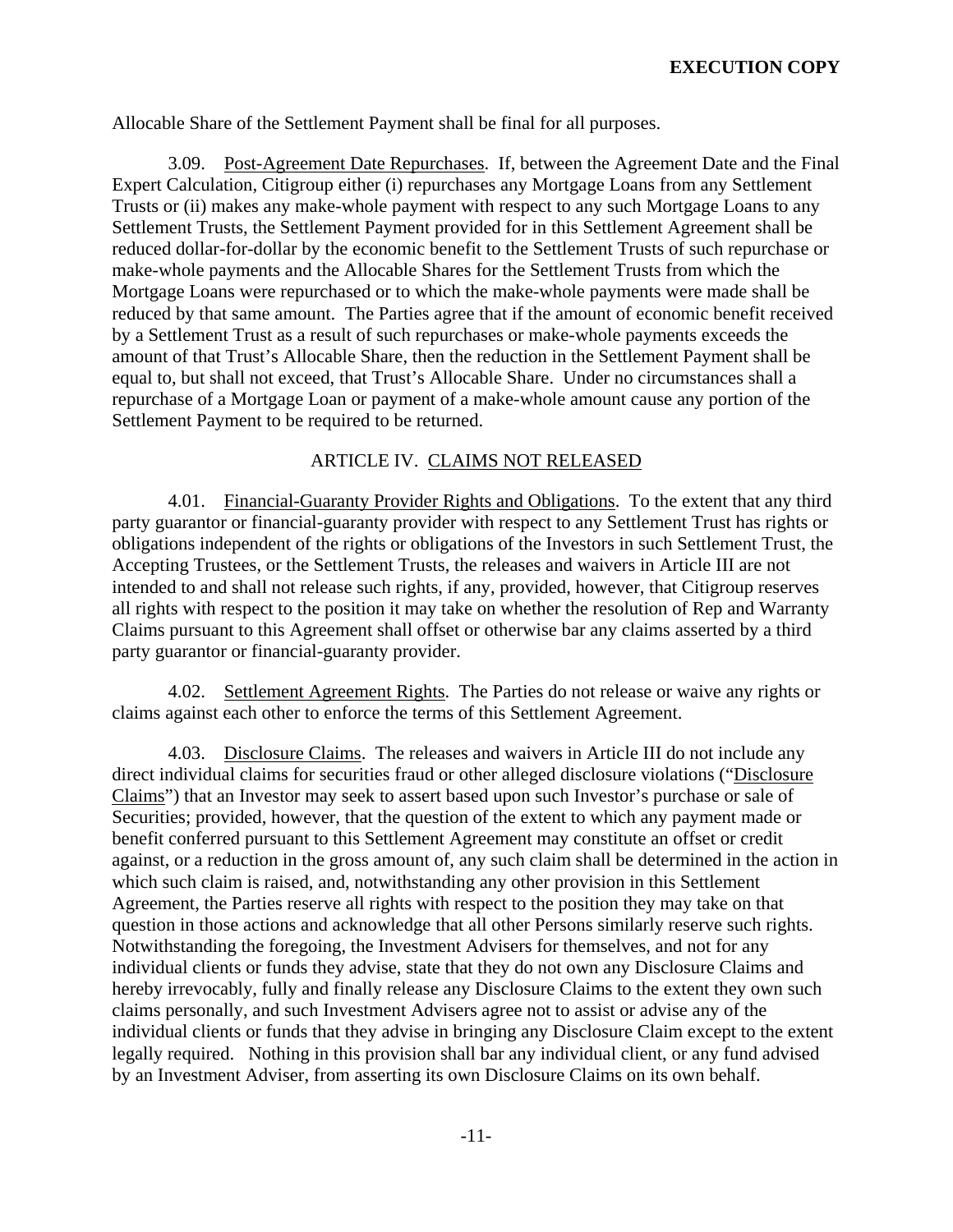4.04. Repurchase Obligations of Unaffiliated Mortgage Sellers. Claims against third-parties, unaffiliated with Citigroup, related to the origination and/or sale of Mortgage Loans securitized by the Citigroup Trusts are not released. To the extent that Citigroup elects to pursue any third-parties, unaffiliated with Citigroup, for recovery based on the Released Claims related to the origination and/or sale of Mortgage Loans, the Accepting Trustees agree to use commercially reasonable efforts to assist such pursuit.

4.05. Obligations of Master Servicers and Servicers. Subject to and except to the extent provided for in Section 3.02, this Settlement Agreement shall not release or affect any Master Servicer or Servicer obligations under any of the Governing Agreements that pertain to the servicing of Mortgage Loans held by the Trusts.

#### ARTICLE V. RELEASE OF UNKNOWN CLAIMS

5.01. Each of the Parties acknowledges that it has been advised by its attorneys concerning, and is familiar with, California Civil Code Section 1542 and expressly waives any and all provisions, rights, and benefits conferred by any law of any state or territory of the United States, or principle of common law, which is similar, comparable, or equivalent to the provisions of the California Civil Code Section 1542, including that provision itself, which reads as follows:

> "A GENERAL RELEASE DOES NOT EXTEND TO CLAIMS WHICH THE CREDITOR DOES NOT KNOW OR SUSPECT TO EXIST IN HIS OR HER FAVOR AT THE TIME OF EXECUTING THE RELEASE, WHICH, IF KNOWN BY HIM OR HER MUST HAVE MATERIALLY AFFECTED HIS OR HER SETTLEMENT WITH THE DEBTOR."

 5.02. The Parties acknowledge that inclusion of the provisions of this Article V to this Settlement Agreement was a material and separately bargained for element of this Settlement Agreement.

### ARTICLE VI. MISCELLANEOUS PROVISIONS

6.01. Holdings. Each of the Institutional Investors shall continue to hold securities issued by at least one of the Settlement Trusts sufficient to support its individual standing to prosecute any Intervention associated with any judicial instruction proceeding filed by any Trustee in connection with the Settlement (the "Required Holdings"). Such maintenance of Required Holdings shall continue until the earliest of: (i) the later of the date on which the Acceptance Date or, if the Accepting Trustees elect to seek a judicial instruction concerning the settlement, the date on which Final Court Approval is obtained, (ii) such time as Final Court Approval becomes legally impossible, or (iii) any material breach of the Settlement Agreement by Citigroup or any Accepting Trustee, which breach is not cured within ninety (90) days of notice of such breach having been provided by a party to the Settlement Agreement; *provided*, however, that continued holding is not required if prohibited by law, regulation, contract, or fiduciary obligations. The requirements of this Section 6.01 shall be met if any investor, fund, or entity included within the definition of that Institutional Investor maintains holdings in compliance with this Agreement. For the avoidance of doubt, other than as set forth above, this Agreement shall not restrict the right of any Institutional Investor to sell or exchange any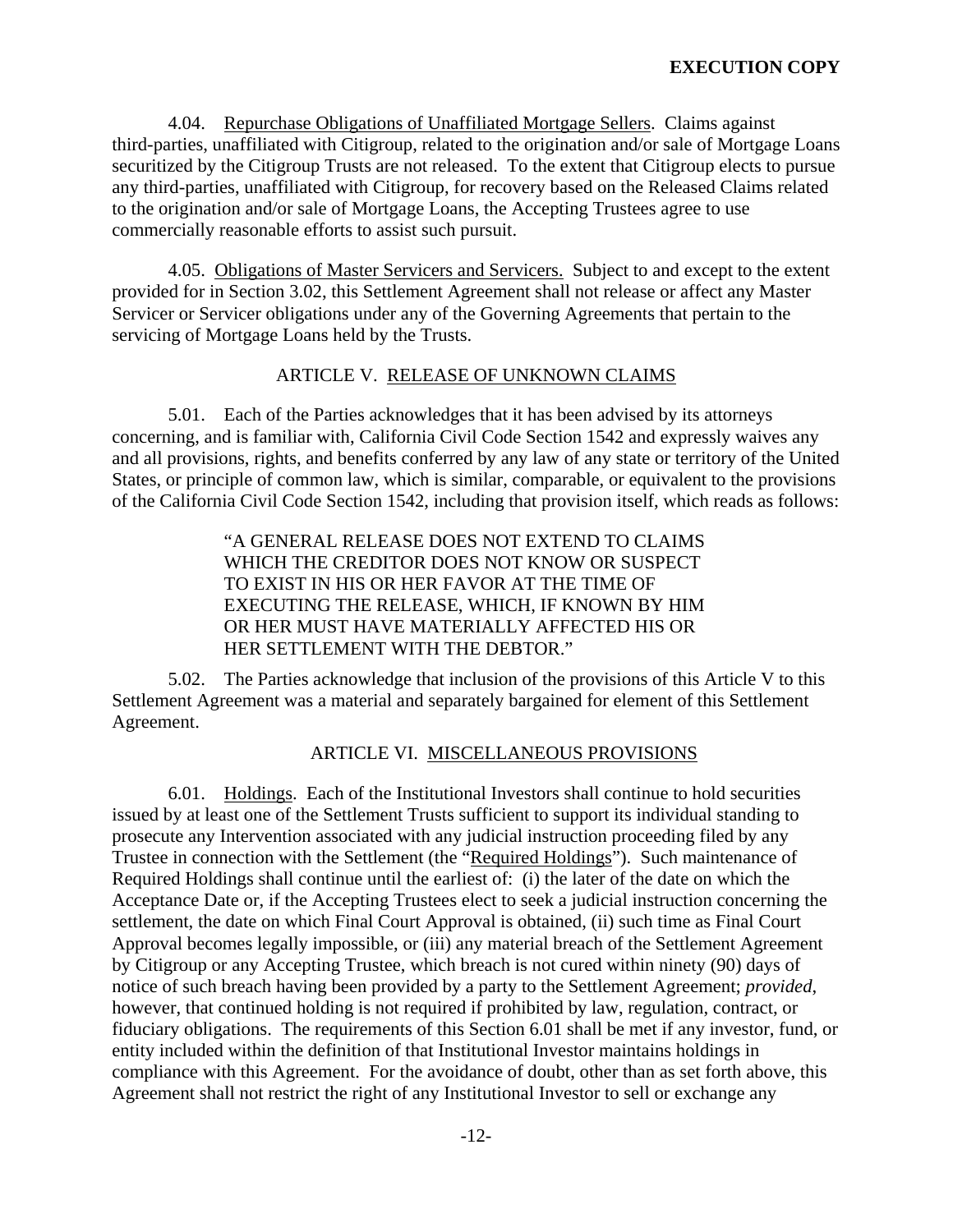security issued by a Settlement Trust free and clear of any encumbrance. No Trustee shall be required to provide any oversight with respect to the Institutional Investors' compliance with this Section 6.01. The Parties agree that the aggregate amounts of Securities collectively held by the Institutional Investors for each Trust may be disclosed publicly, but that the individual holdings of each Institutional Investor shall remain confidential, subject to review only by Citigroup and the Trustees.

6.02. Further Direction to Trustees. Following their issuance of the Request Letter, the Institutional Investors hereby agree to confer in good faith with Citigroup as to any further or other Direction that may be reasonably necessary to effectuate the Settlement. For the avoidance of doubt, neither the Request Letter nor any subsequent Direction requested by Citigroup shall be a binding direction or instruction under the Governing Agreements. Neither the Request Letter nor any subsequent Direction shall avoid, extinguish, or be argued to avoid or extinguish, any applicable indemnity otherwise owed to each Trustee pursuant to the Governing Agreements.

6.03. No Inconsistent Directions. Except for providing the Request Letter, the Institutional Investors agree that between the date hereof and the Effective Date, with respect to the Securities issued by the Trusts, they will not, individually or collectively, direct, vote for, or take any other action that they may have the right or the option to take under the Governing Agreements or join with any other Investors or Trustees to cause the Trustees to enforce (or seek derivatively to enforce) any Rep and Warranty Claims for any Trust. Nothing in this Section shall restrict the ability of the Institutional Investors to demand that any other Investor who seeks to direct the Trustee regarding the Settlement must post the indemnity or bond required by the Governing Agreements for the applicable Trust.

6.04. Regulatory Disapproval. If the Consumer Finance Protection Bureau, Office of the Comptroller of the Currency, the Board of Governors of the Federal Reserve System, the Office of Mortgage Settlement Oversight and the Monitoring Committee of the National Mortgage Settlement disapprove this Settlement Agreement before the Trustees' Acceptance Date, or performance of this Settlement Agreement otherwise becomes legally impossible, Citigroup and the Institutional Investors shall have the right to terminate this Settlement Agreement.

6.05. No Amendments to Governing Agreements. The Parties agree that this Settlement Agreement reflects a compromise of disputed claims and is not intended to, and shall not be argued or deemed to constitute, an amendment of any term of any Governing Agreement; provided, however, that compliance with this Settlement Agreement and its Exhibits shall be deemed compliance with the Governing Agreements and no Accepting Trustee shall make any subsequent claim to the contrary.

 6.06. Legal Fees. The Parties agree that Citigroup shall pay to the Institutional Investors' counsel, Gibbs & Bruns, the sum of \$41 million, reduced proportionally on account of any Net Losses in any Non-Settling Trusts, as a reasonable and necessary contingent attorneys' fee (the "Attorneys' Fee") within thirty (30) days of the Final Expert Calculation. Citigroup shall pay the Attorneys' Fee in addition to—and not out of—the Settlement Payment.

6.07. Advancement of Institutional Investors' Counsel Approval Costs. Citigroup also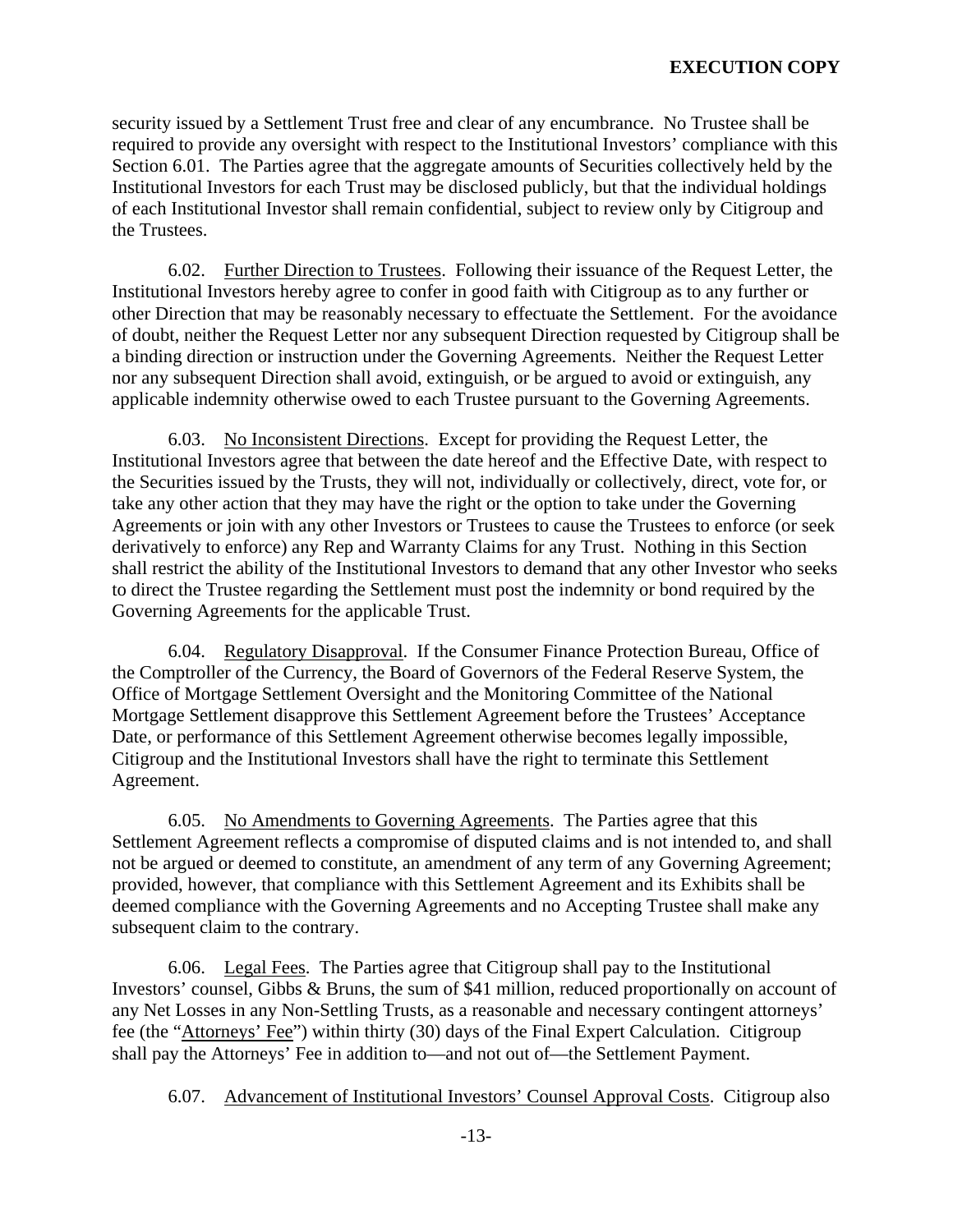agrees to advance up to \$3 million to reimburse Gibbs & Bruns for reasonable Institutional Investors' Counsel Approval Costs that Gibbs & Bruns LLP incurs after the Acceptance Date in seeking a judicial instruction as set forth in this Settlement Agreement. Any amounts so advanced shall be deducted from, and are not in addition to, the Attorneys' Fee, provided however that Citigroup shall not seek to recoup any advances in the event that Final Court Approval is not obtained following a judicial instruction proceeding. In the event that Gibbs & Bruns' reasonable fees and expenses incurred in securing judicial approval exceed \$3 million, Citigroup and the Institutional Investors shall confer in good faith concerning any disputes with respect to the advancement limit. Any disputes concerning any amounts requested to be advanced or any increase in the advancement limit shall be submitted to Layn Phillips, the settlement mediator, for resolution. Citigroup shall not be responsible for any other fees, expenses or costs of the Institutional Investors.

6.08. Voluntary Agreement. Each Party acknowledges that it has read all of the terms of this Settlement Agreement, has had an opportunity to consult with counsel of its own choosing or voluntarily waived such right and enters into this Settlement Agreement voluntarily and without duress. This Settlement Agreement is a settlement of disputed matters.

6.09. No Admission of Breach or Wrongdoing. Citigroup has denied and continues to deny any breach, fault, liability, or wrongdoing. This denial includes, but is not limited to, allegations of breaches of representations and warranties, violations of state or federal securities laws, and other claims sounding in contract or tort in connection with any securitizations, including those for which Citigroup was the Seller, Sponsor, or Depositor. Neither this Settlement Agreement, whether or not consummated, any proceedings relating to this Settlement Agreement, nor any of the terms of the Settlement Agreement, whether or not consummated, shall be construed as, or deemed to be evidence of, an admission or concession on the part of Citigroup with respect to any claim or of any breach, liability, fault, wrongdoing, or damage whatsoever, or with respect to any infirmity in any defense that Citigroup has or could have asserted. No statements made by any Party to this Settlement Agreement in support of the Settlement, or any request for judicial instruction, shall be admissible in any other proceeding for any purpose.

6.10. Counterparts. This Settlement Agreement may be executed in any number of counterparts, each of which when so executed shall be deemed to be an original and all of which taken together shall constitute one and the same Settlement Agreement. Delivery of a signature page to this Settlement Agreement by facsimile or other electronic means shall be effective as delivery of the original signature page to this Settlement Agreement.

6.11. Joint Drafting. This Settlement Agreement shall be deemed to have been jointly drafted by the Parties, and in construing and interpreting this Settlement Agreement, no provision shall be construed and interpreted for or against any of the Parties because such provision or any other provision of the Settlement Agreement as a whole is purportedly prepared or requested by such Party.

6.12. Entire Agreement. This document contains the entire agreement between the Parties, and may only be modified, altered, amended, or supplemented in writing signed by the Parties or their duly appointed agents. All prior agreements and understandings between the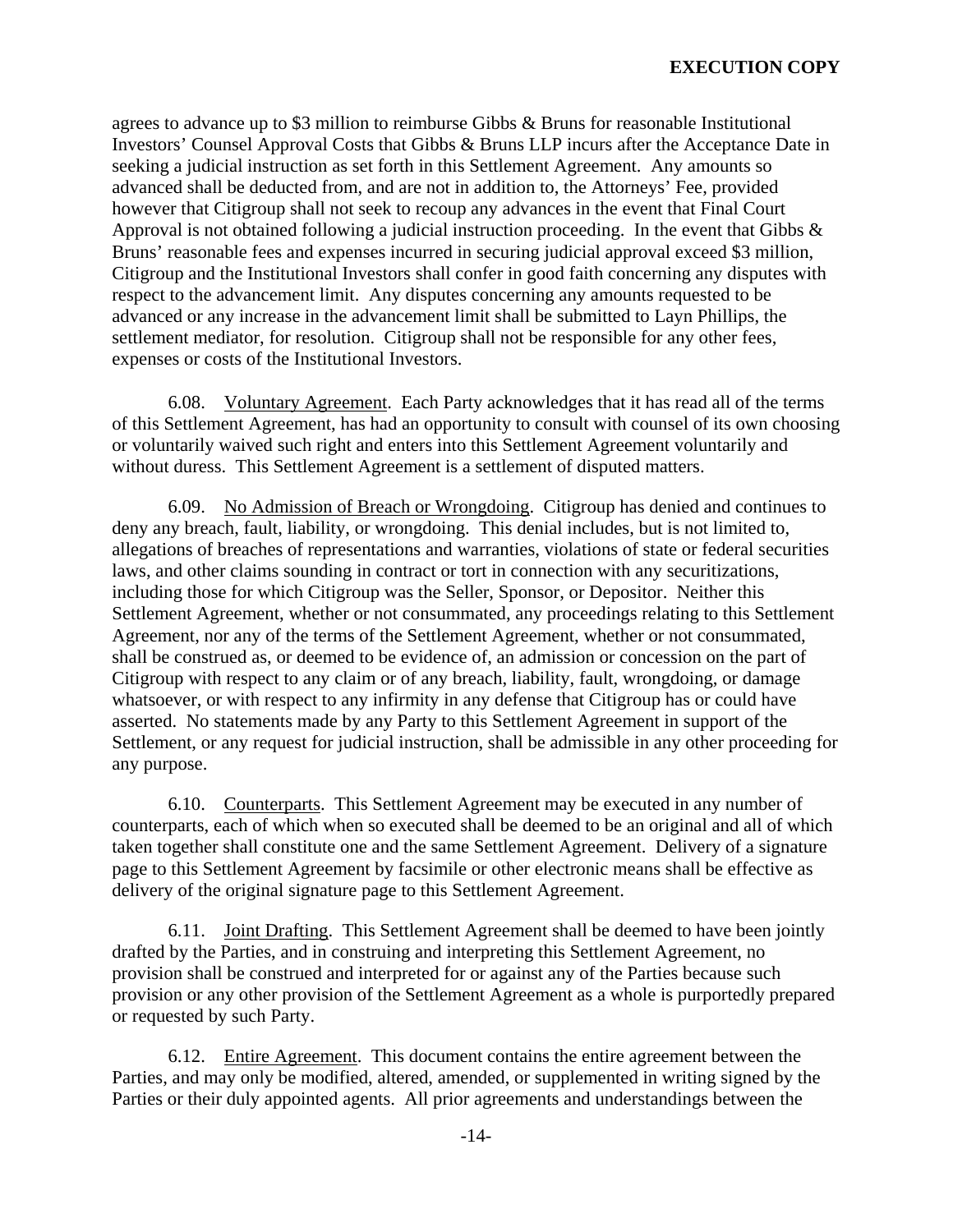Parties concerning the subject matter hereof are superseded by the terms of this Settlement Agreement.

6.13. Specific Performance. It is understood that money damages are not a sufficient remedy for any breach of this Settlement Agreement, and the Parties shall have the right, in addition to any other rights and remedies contained herein, to seek specific performance, injunctive, or other equitable relief as a remedy for any such breach. The Parties hereby agree that specific performance shall be their only remedy for any violation of this Agreement.

6.14. Authority. Each Party represents and warrants that each Person who executes this Settlement Agreement on its behalf is duly authorized to execute this Settlement Agreement on behalf of the respective Party, and that such Party has full knowledge of and has consented to this Settlement Agreement.

6.15. No Obligation to Amend. Citigroup shall not be under any obligation to participate in the amendment of any term of any Governing Agreement and shall not have any liability to the Accepting Trustees, the Settlement Trusts, any Investor in such Settlement Trusts, or any other Person in connection with any amendment to any term of any Governing Agreement that the Accepting Trustees, the Settlement Trusts, any Investor in such Settlement Trusts, or any other Person determines is necessary to implement the terms of this Settlement Agreement.

6.16. No Third Party Beneficiaries. There are no third party beneficiaries of this Settlement Agreement.

6.17. Headings. The headings of all sections of this Settlement Agreement are inserted solely for the convenience of reference and are not a part of and are not intended to govern, limit, or aid in the construction or interpretation of any term or provision hereof.

6.18. Notices. All notices or demands given or made by one Party to the other relating to this Settlement Agreement shall be in writing and either personally served or sent by registered or certified mail, postage paid, return receipt requested, overnight delivery service, or by electronic mail transmission, and shall be deemed to be given for purposes of this Settlement Agreement on the earlier of the date of actual receipt or three days after the deposit thereof in the mail or the electronic transmission of the message. Unless a different or additional address for subsequent notices is specified in a notice sent or delivered in accordance with this Section, such notices or demands shall be sent as follows:

> To: Institutional Investors c/o Kathy Patrick Gibbs & Bruns LLP 1100 Louisiana Suite 5300 Houston, TX 77002 Tel: 713-650-8805 Email: kpatrick@gibbsbruns.com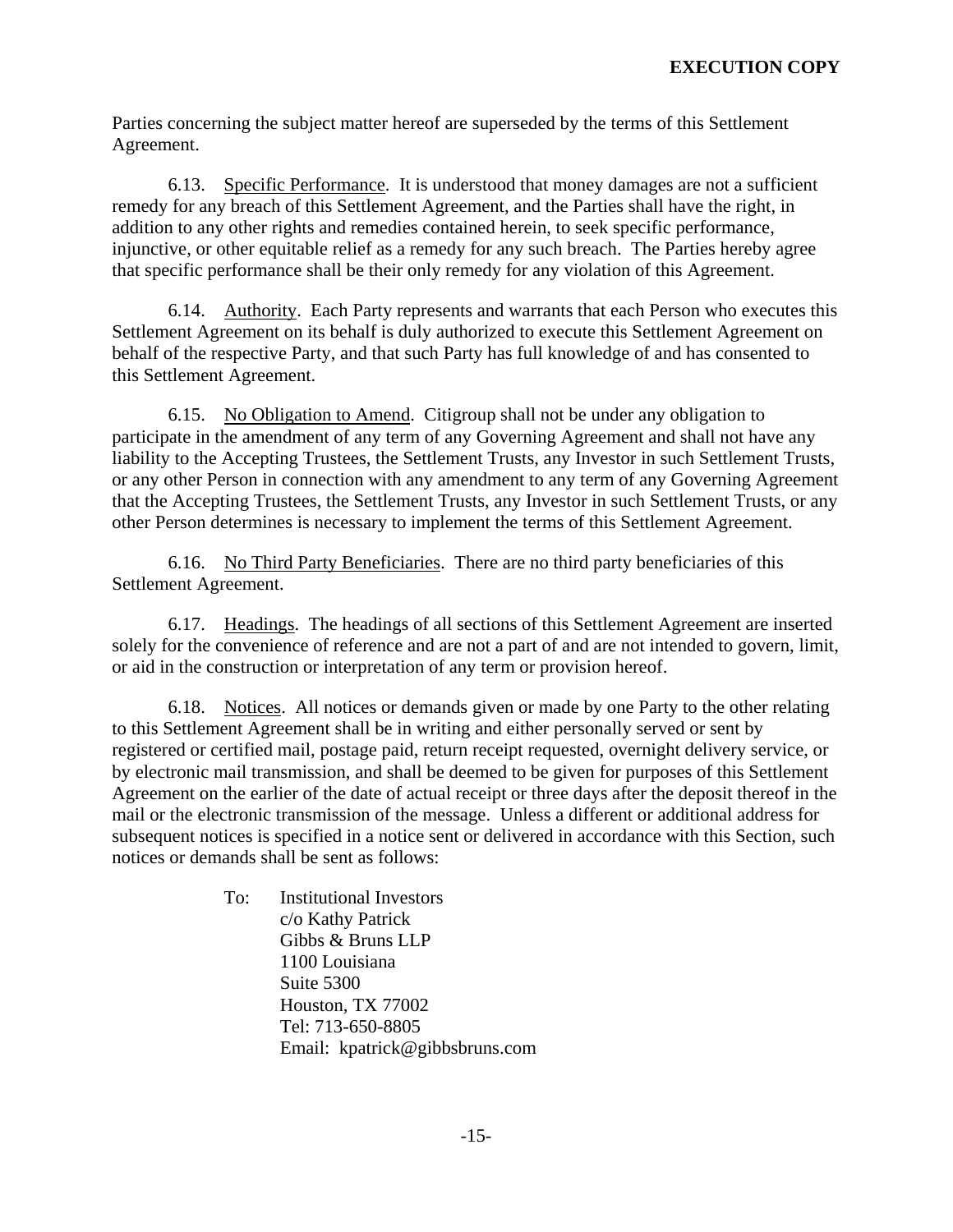To: Citigroup c/o Elizabeth M. Sacksteder Deputy General Counsel Global Head of Litigation & Regulatory Investigations Citigroup Inc. 399 Park Avenue New York, NY 10043

With a copy to:

 Brad Karp Susanna M. Buergel Paul, Weiss Rifkind, Wharton & Garrison LLP 1285 Avenue of the Americas New York, NY 10019-6064 Tel: 212-373-3553 Email: bkarp@paulweiss.com Email: sbuergel@paulweiss.com

 6.19. Disputes and Judicial Approval. This Settlement Agreement, and any disputes arising under or in connection with this Settlement Agreement, are to be governed by and construed in accordance with the laws of the State of New York, without giving effect to the choice of laws principles thereof. If the Trustees elect to seek judicial approval of the Settlement, they shall do so only in a court with subject matter jurisdiction to issue the instruction.

 6.20. Press Statements. The Parties shall agree in advance on the text of a permissible disclosure concerning this Settlement, which shall be factual and non-disparaging. Either Party may issue a disclosure containing such information concurrently with the presentation of this binding offer to the Trustees. The Parties agree that any subsequent press statements concerning this agreement shall be factual and non-disparaging.

 6.21. Fiduciary Obligations. Nothing in this Settlement Agreement shall be construed to require any Party to breach any investment management agreement or fiduciary obligation to comply with this Settlement Agreement.

# **[REST OF PAGE INTENTIONALLY LEFT BLANK]**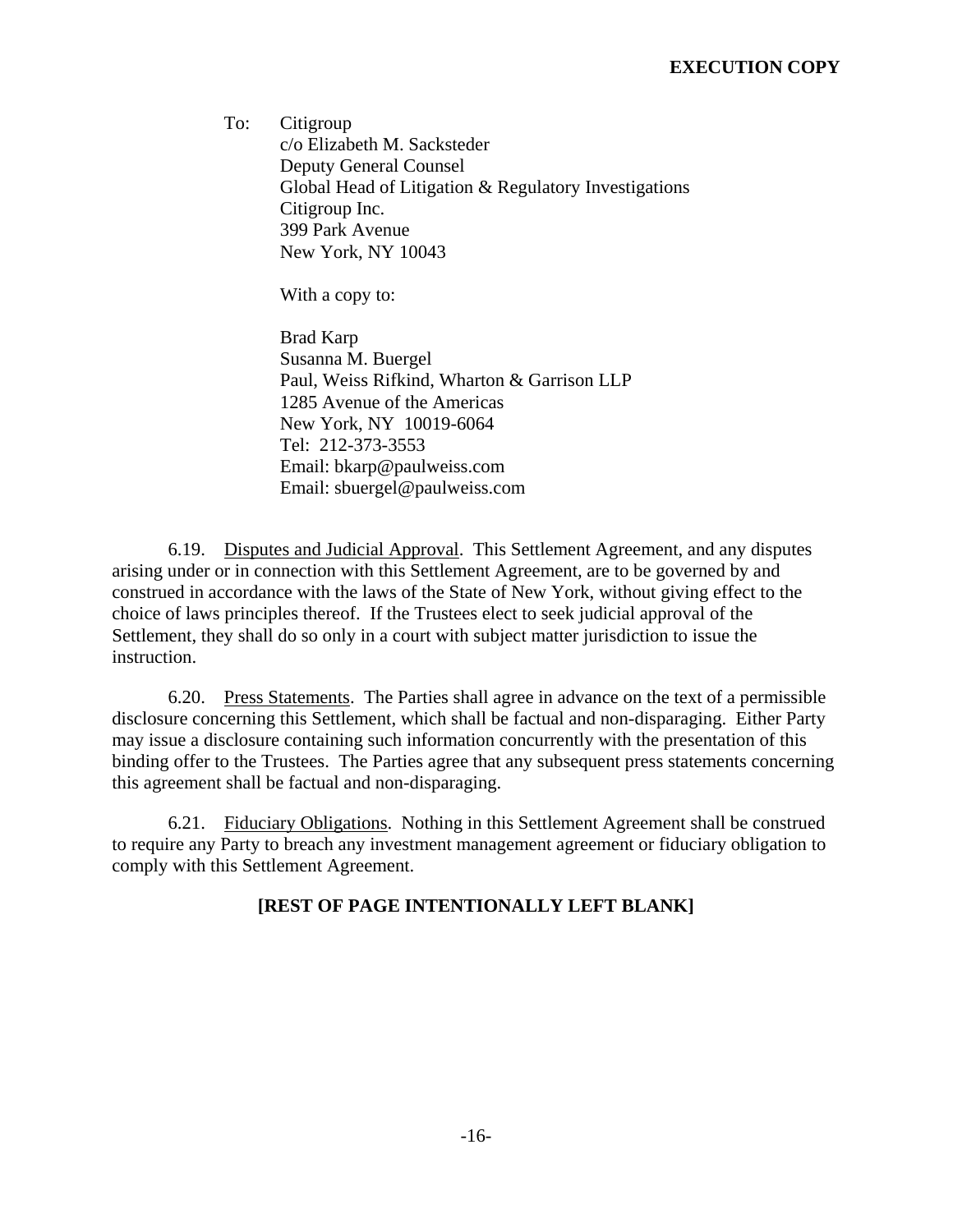# **EXECUTION COPY**

# **EXHIBIT A TRUSTS**

| <b>CMLTI 2005-1</b>    | <b>CMLTI 2006-NC1</b>  |
|------------------------|------------------------|
| <b>CMLTI 2005-10</b>   | <b>CMLTI 2006-NC2</b>  |
| <b>CMLTI 2005-11</b>   | <b>CMLTI 2006-NCB1</b> |
| <b>CMLTI 2005-2</b>    | <b>CMLTI 2006-SHL1</b> |
| <b>CMLTI 2005-3</b>    | <b>CMLTI 2006-WF1</b>  |
| <b>CMLTI 2005-4</b>    | <b>CMLTI 2006-WF2</b>  |
| <b>CMLTI 2005-5</b>    | <b>CMLTI 2006-WFH1</b> |
| <b>CMLTI 2005-6</b>    | CMLTI 2006-WFH2        |
| <b>CMLTI 2005-7</b>    | CMLTI 2006-WFH3        |
| <b>CMLTI 2005-8</b>    | CMLTI 2006-WFH4        |
| <b>CMLTI 2005-9</b>    | CMLTI 2006-WMC1        |
| <b>CMLTI 2005-HE1</b>  | <b>CMLTI 2007-10</b>   |
| <b>CMLTI 2005-HE2</b>  | <b>CMLTI 2007-2</b>    |
| <b>CMLTI 2005-HE3</b>  | <b>CMLTI 2007-6</b>    |
| <b>CMLTI 2005-HE4</b>  | CMLTI 2007-AHL1        |
| <b>CMLTI 2005-OPT1</b> | CMLTI 2007-AHL2        |
| <b>CMLTI 2005-OPT3</b> | CMLTI 2007-AHL3        |
| <b>CMLTI 2005-OPT4</b> | <b>CMLTI 2007-AMC1</b> |
| <b>CMLTI 2005-SHL1</b> | <b>CMLTI 2007-AMC2</b> |
| <b>CMLTI 2005-WF1</b>  | CMLTI 2007-AMC3        |
| <b>CMLTI 2005-WF2</b>  | CMLTI 2007-AMC4        |
| <b>CMLTI 2006-4</b>    | <b>CMLTI 2007-AR1</b>  |
| <b>CMLTI 2006-AMC1</b> | <b>CMLTI 2007-AR4</b>  |
| <b>CMLTI 2006-AR1</b>  | <b>CMLTI 2007-AR5</b>  |
| <b>CMLTI 2006-AR2</b>  | <b>CMLTI 2007-AR7</b>  |
| <b>CMLTI 2006-AR3</b>  | <b>CMLTI 2007-AR8</b>  |
| <b>CMLTI 2006-AR5</b>  | <b>CMLTI 2007-FS1</b>  |
| <b>CMLTI 2006-AR6</b>  | <b>CMLTI 2007-OPX1</b> |
| <b>CMLTI 2006-AR7</b>  | <b>CMLTI 2007-SHL1</b> |
| <b>CMLTI 2006-AR9</b>  | CMLTI 2007-WFH1        |
| <b>CMLTI 2006-FX1</b>  | CMLTI 2007-WFH2        |
| <b>CMLTI 2006-HE1</b>  | CMLTI 2007-WFH3        |
| <b>CMLTI 2006-HE2</b>  | CMLTI 2007-WFH4        |
| <b>CMLTI 2006-HE3</b>  | <b>CMLTI 2008-2</b>    |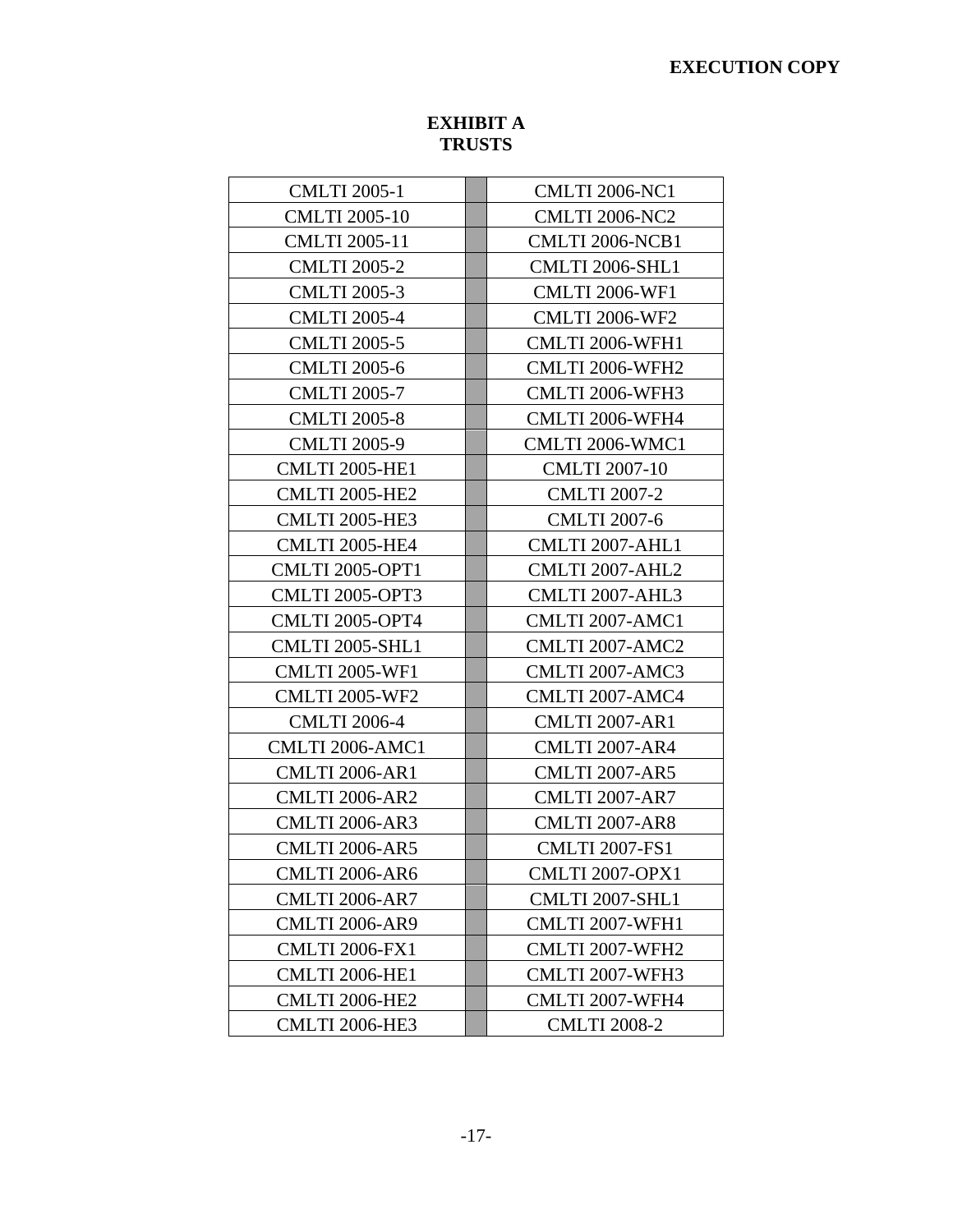Bayerische Landesbank, New York Branch  $\int_A$   $\Lambda$  $By:$ 

Name: Oliver Molitor

Title: Managing Director

da mean  $By:$ 

Name: Vincent Dolan

Title: Vice President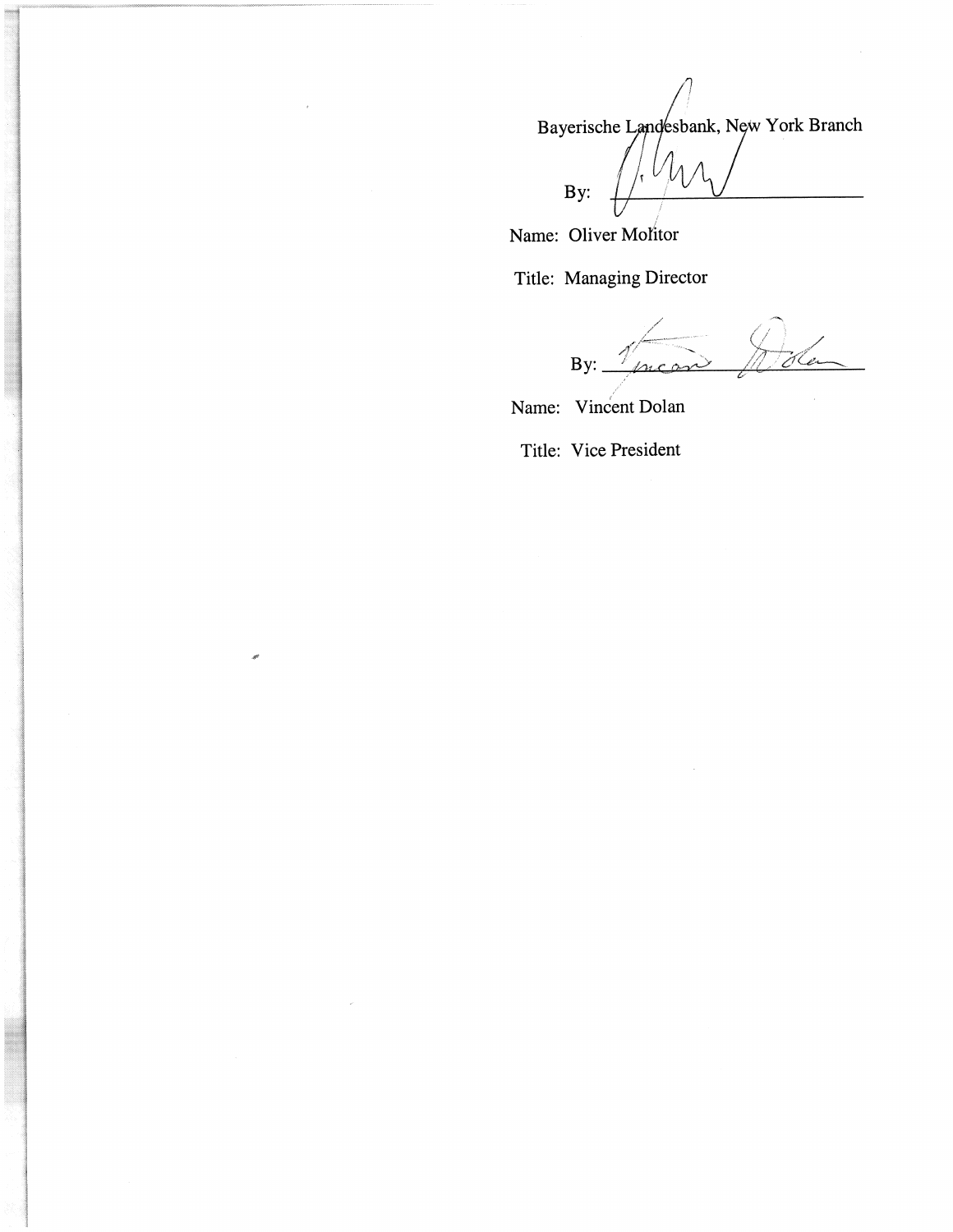BlackRock Financial Management Inc.

Vong  $By: \n\begin{cases} \n\end{cases}$ Name: RANDY ROBERTSON

ö,

Title: MAVAGING DIRECTOR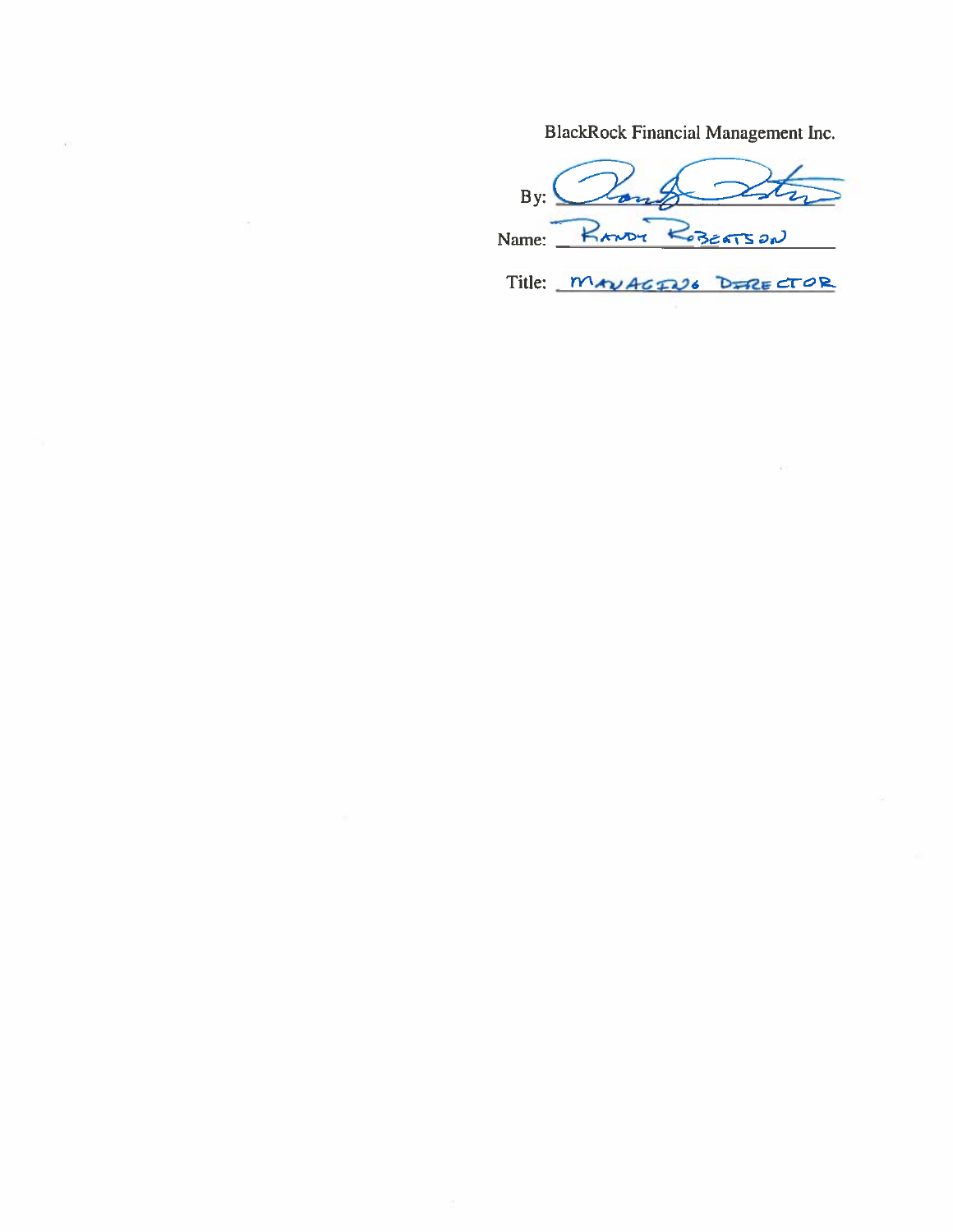Cascade Investment, L.L.C.

 $By: 10$ Non

Name: Keith Traverse

Title: Authorized Representative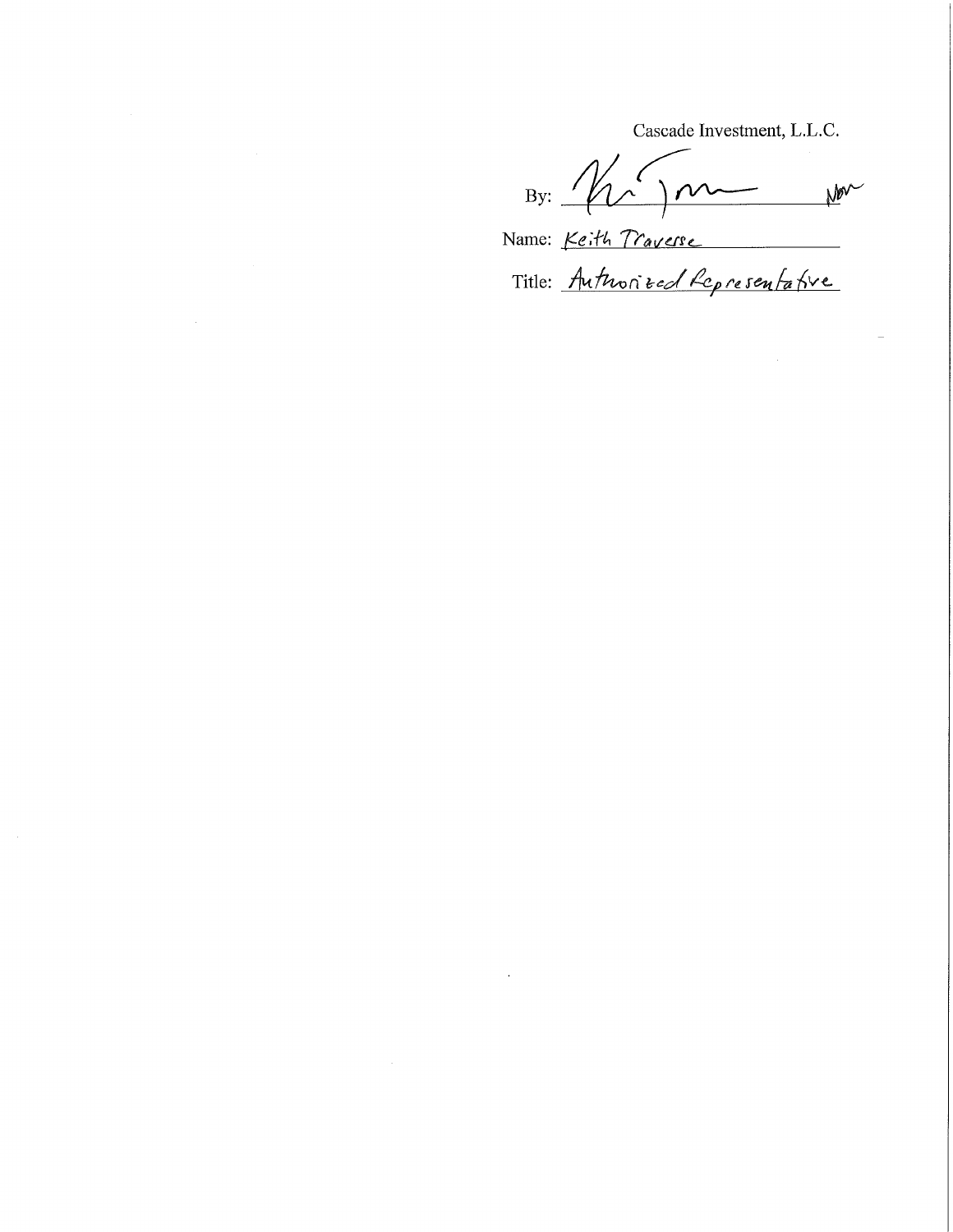Federal Home Loan Bank of Atlanta

 $341700$ 

By:

Name: Reginald T. O'Shields

Title: Senior Vice President and General Counsel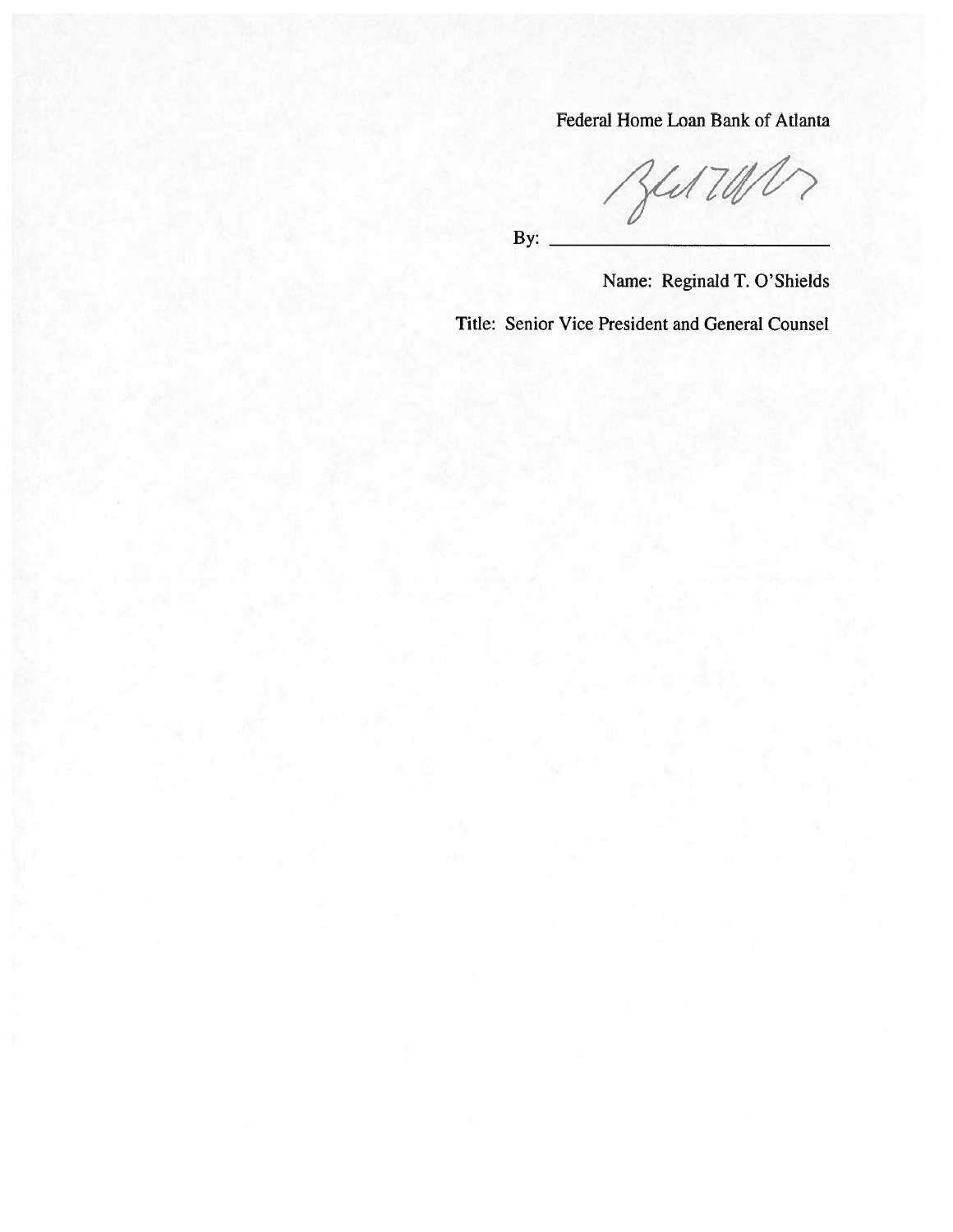Federal Home Loan Mortgage Corporation

By: William Hmed Name: William H. McDavid Title: Executive VP, General Counser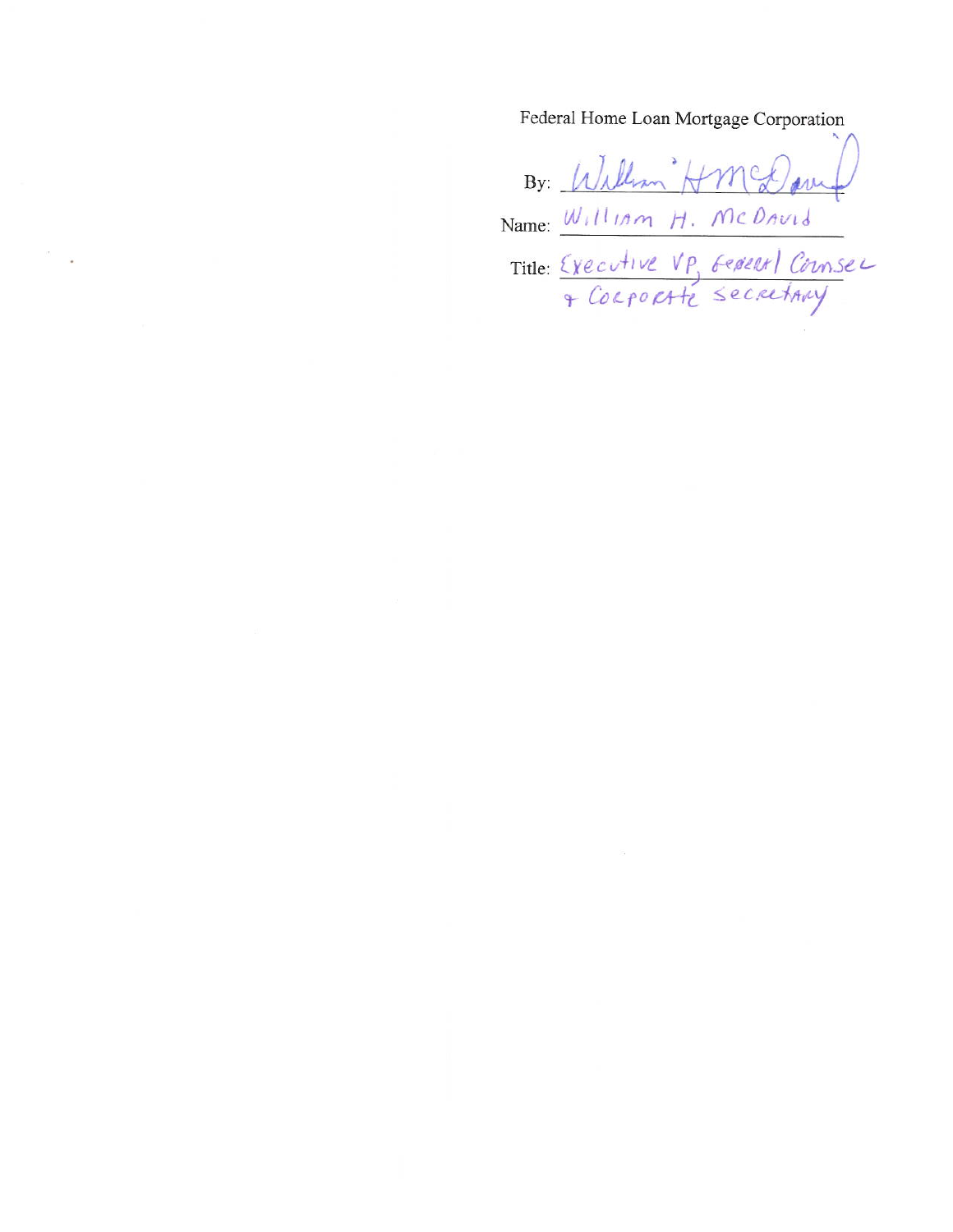Goldman Sachs Asset Management, L.P.

By:  $5tKW$ Name: Stephen Warren Title: Managing Director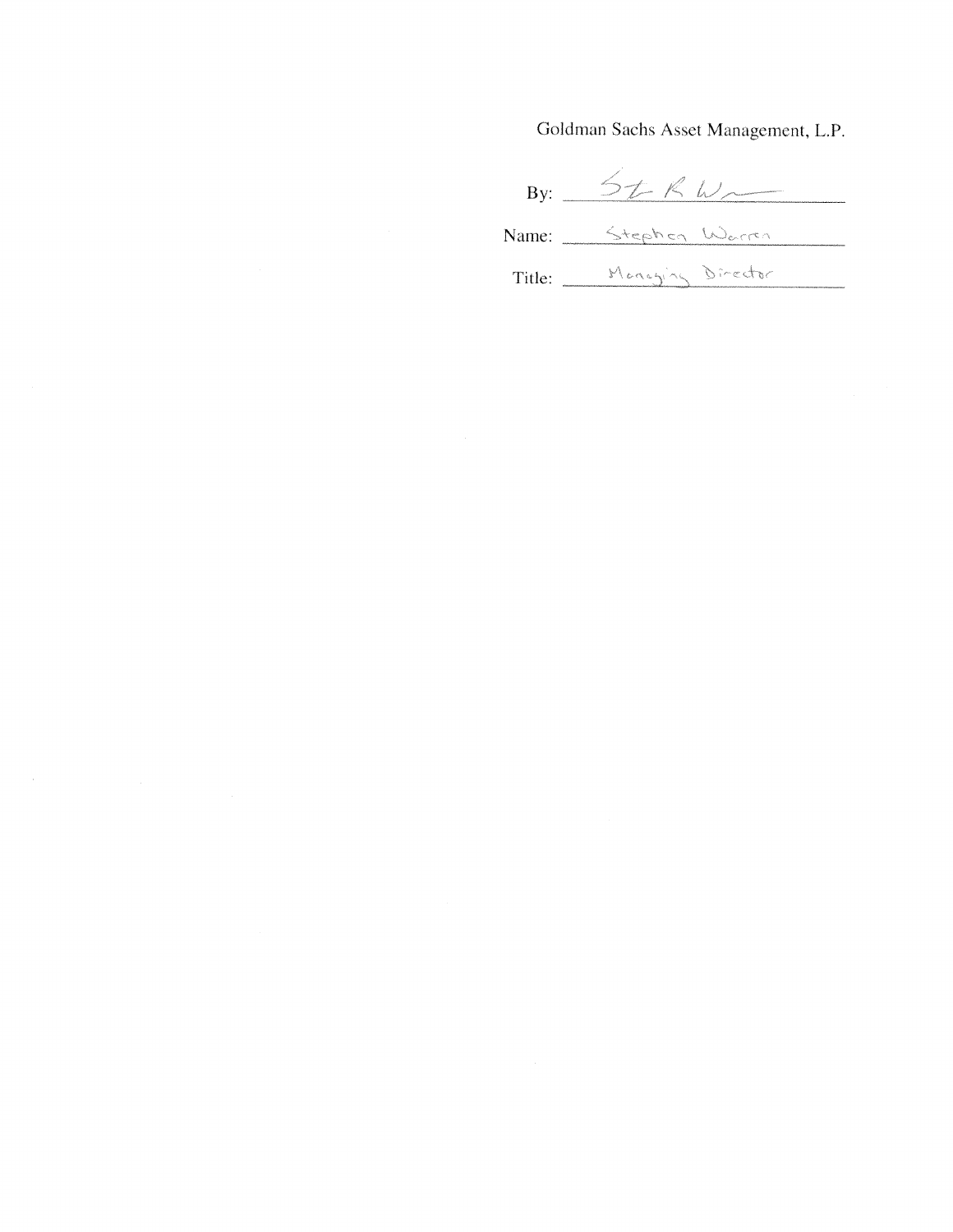**ING Investment Management LLC** By: Name: Gregory R. Addicks

**Senior Vice President** Title:

J.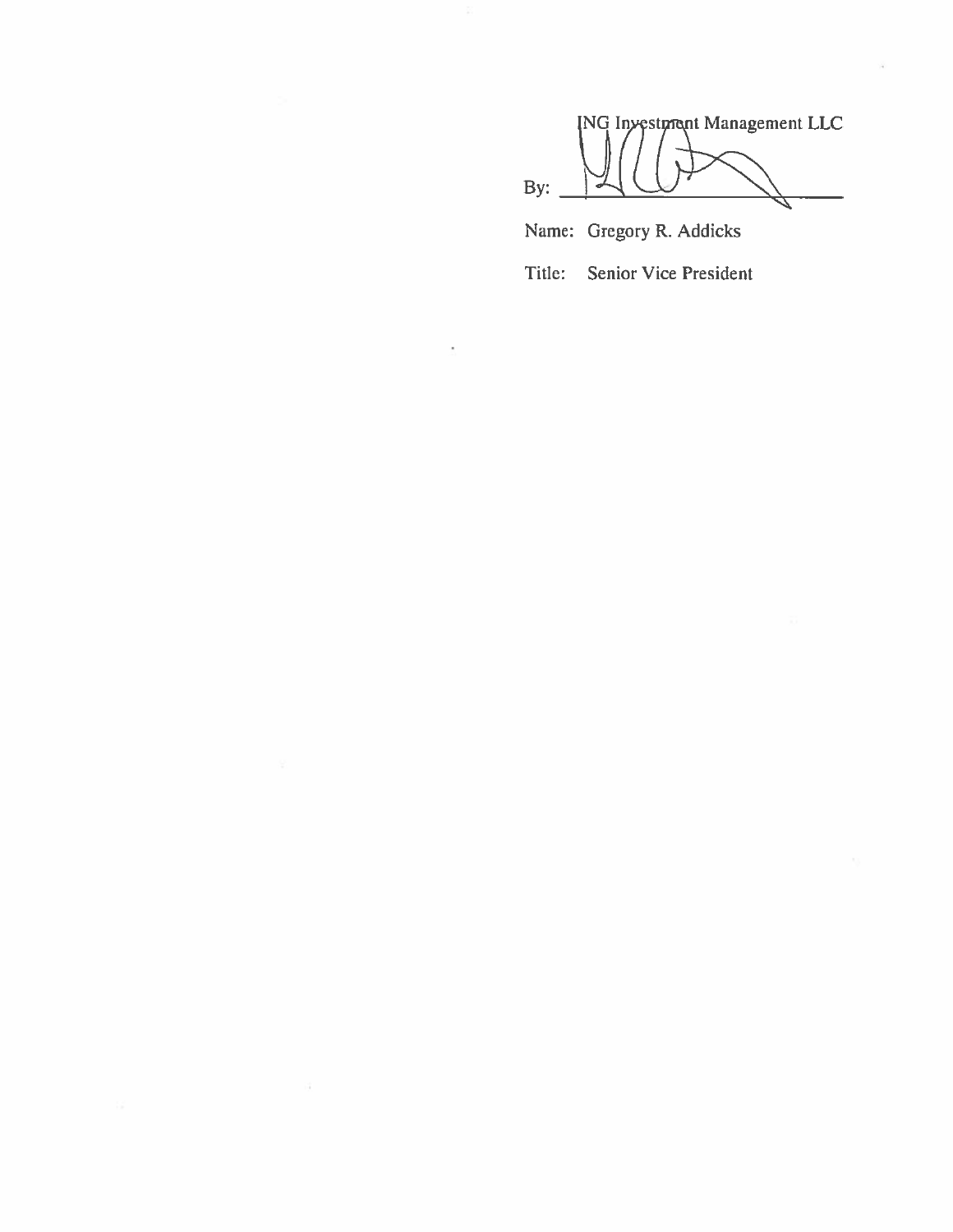Invesco Advisers, Inc.

| By:    |                  |
|--------|------------------|
| Name:  | $\sqrt{2}$       |
| Title: | 0 <sub>111</sub> |

 $\tilde{\Omega}$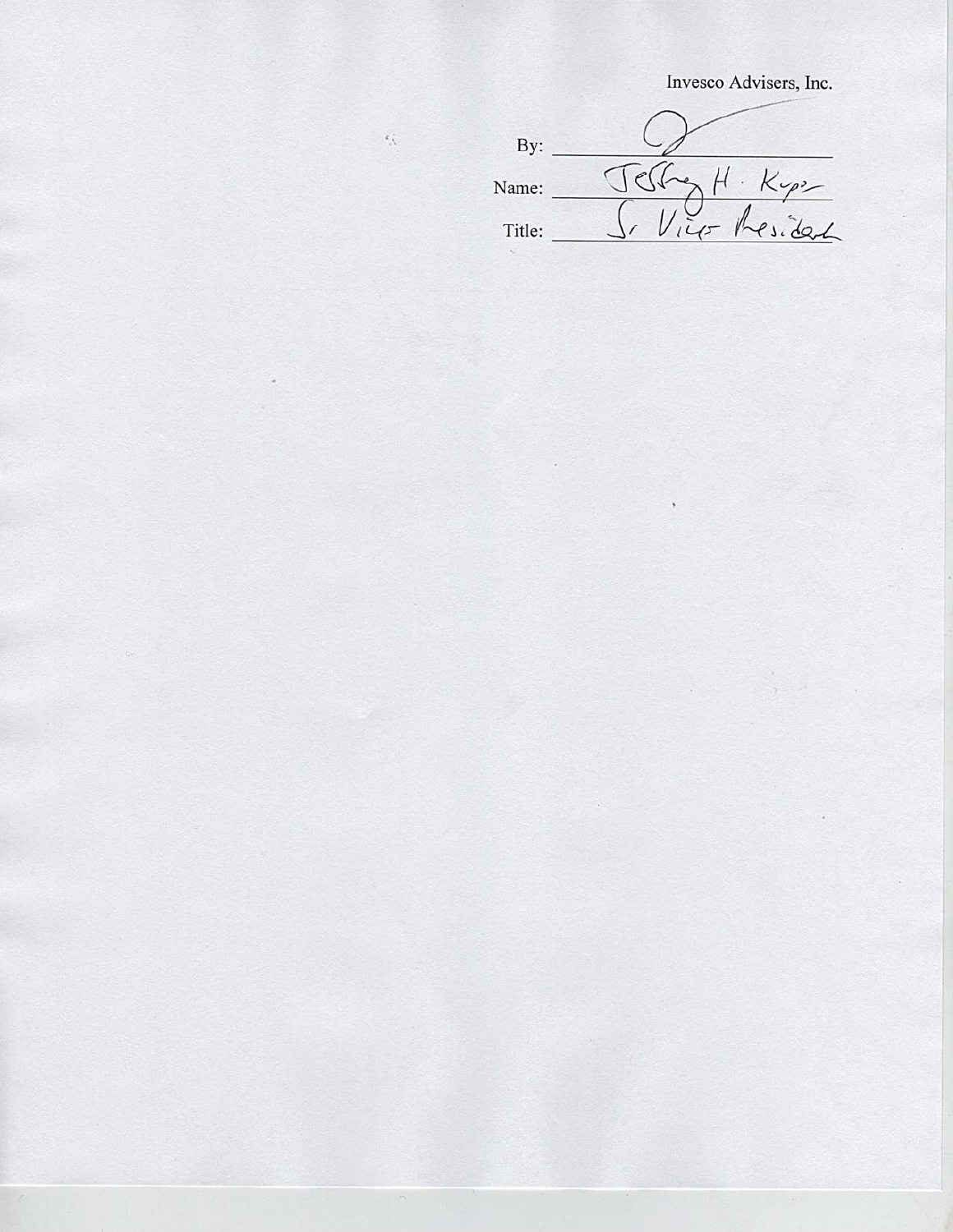Kore Advisors, L.P.

By: Cory B. L Title: GENERAL COUNSEL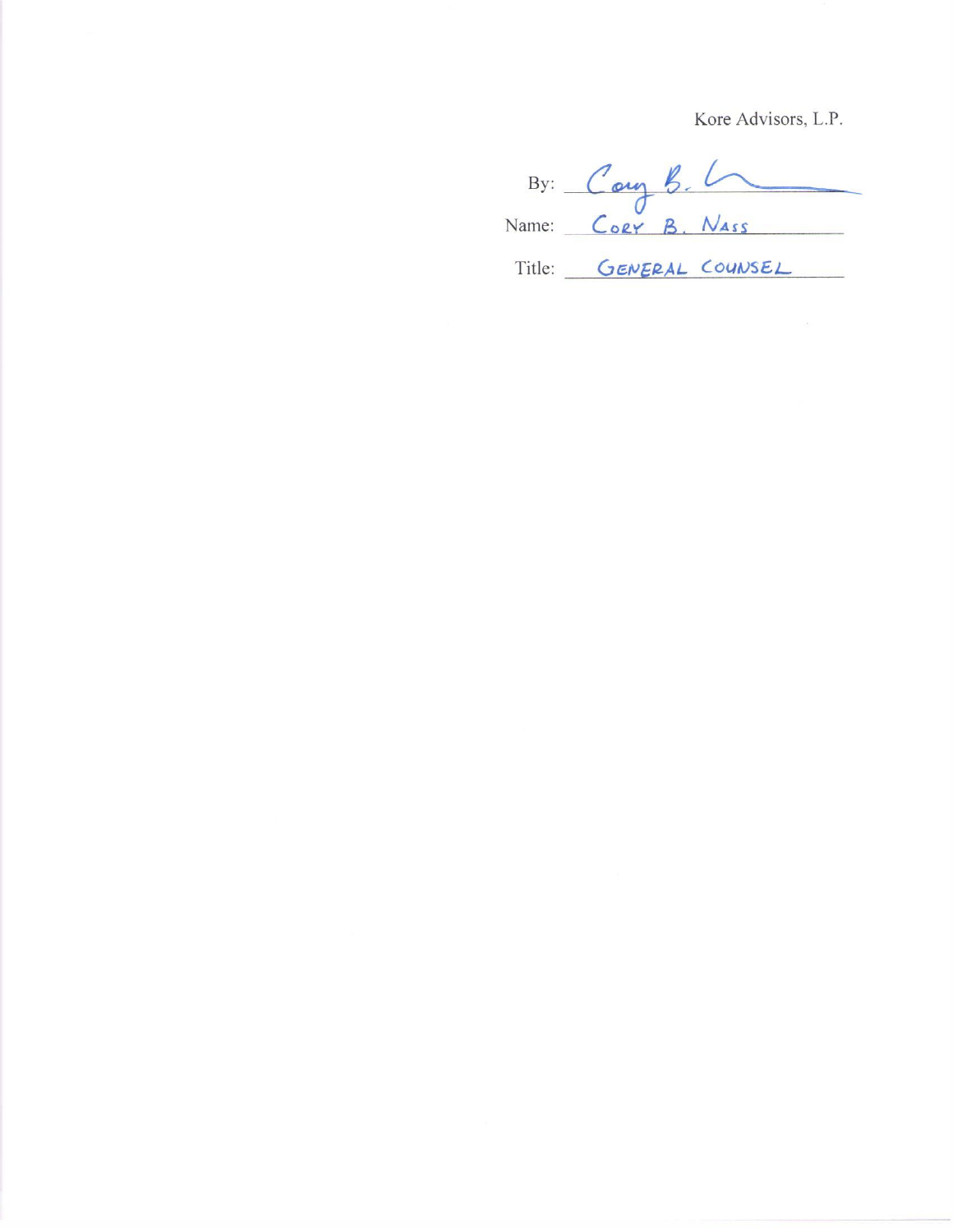Landesbank Baden-Wuerttemberg By: Who Homes of House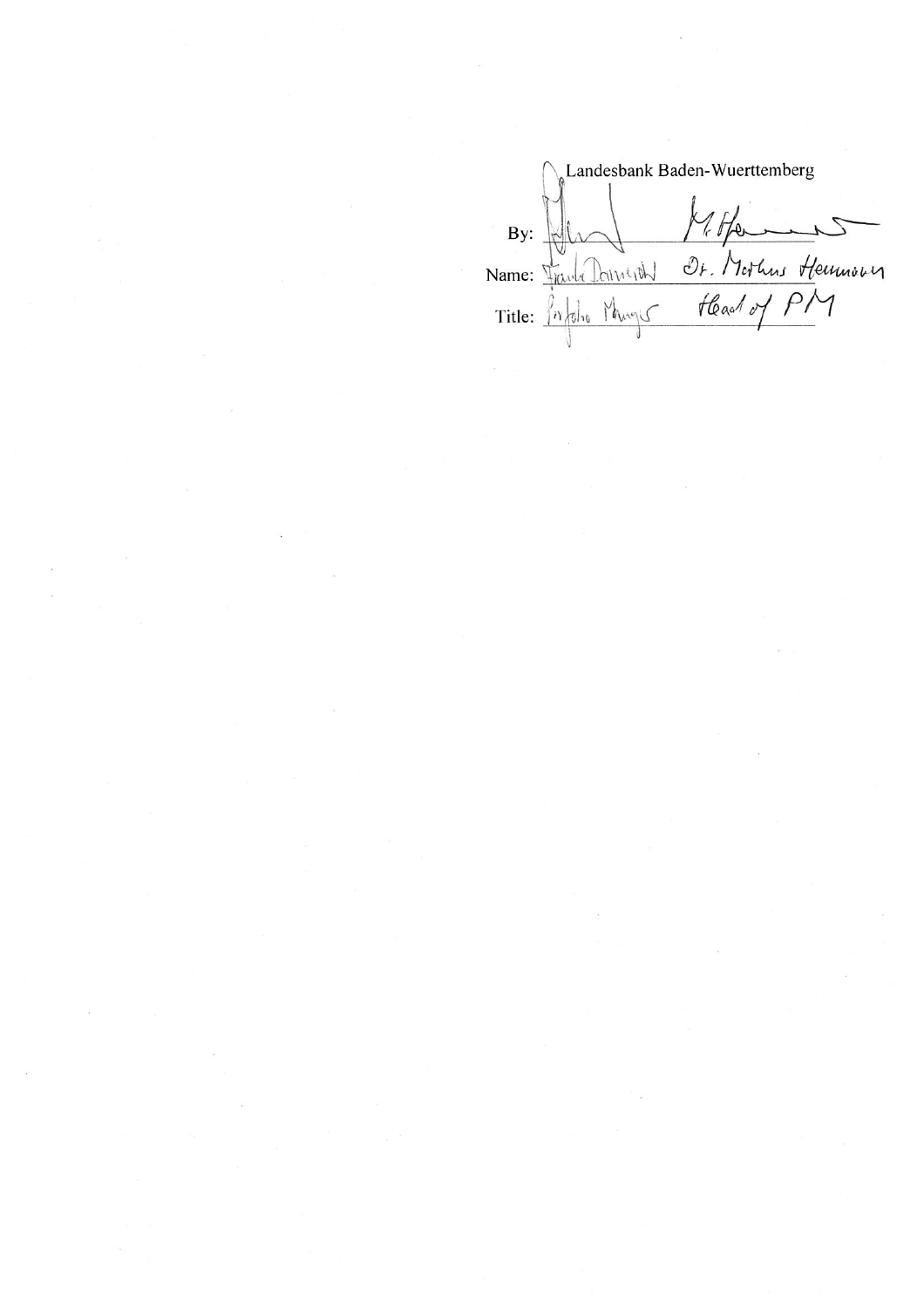Metropolitan Life Insurance Company

By: Mancy Mueller Hoselal Title: Managing Director

 $\cdot$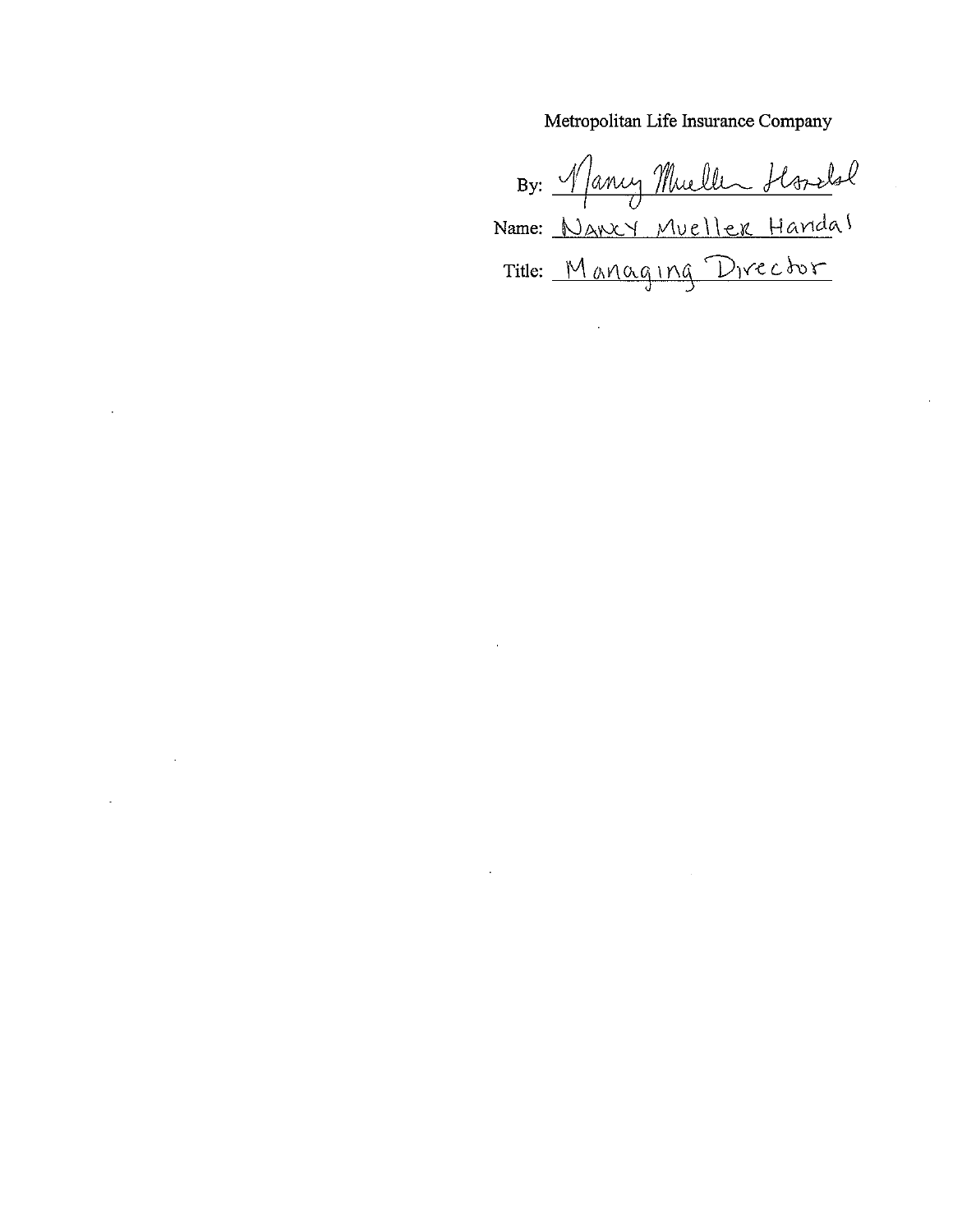PACIFIC INVESTMENT MANAGEMENT COMPANY LLC

 $By:$ aughl 10 Oz

Dougla's M. Hodge Dougla's M. Hodge<br>Managing Director & Chief Executive Officer

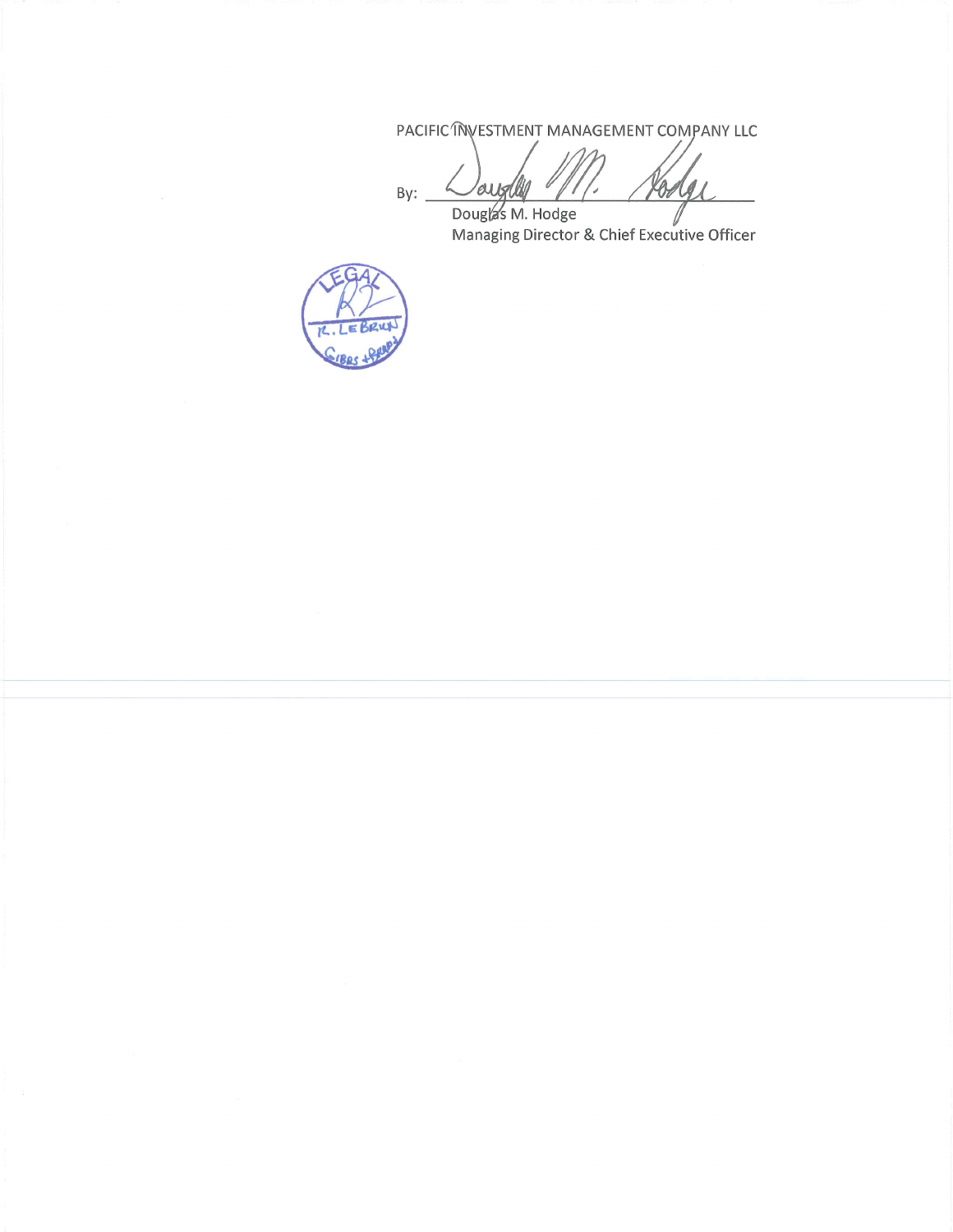The Prudential Insurance Company of America

By: Kiclunel B. Rogers

Name: Richard Rogers

Title: Vice President

 $\sim$ 

 $\overline{\phantom{a}}$ 

 $\bar{\mathbf{v}}$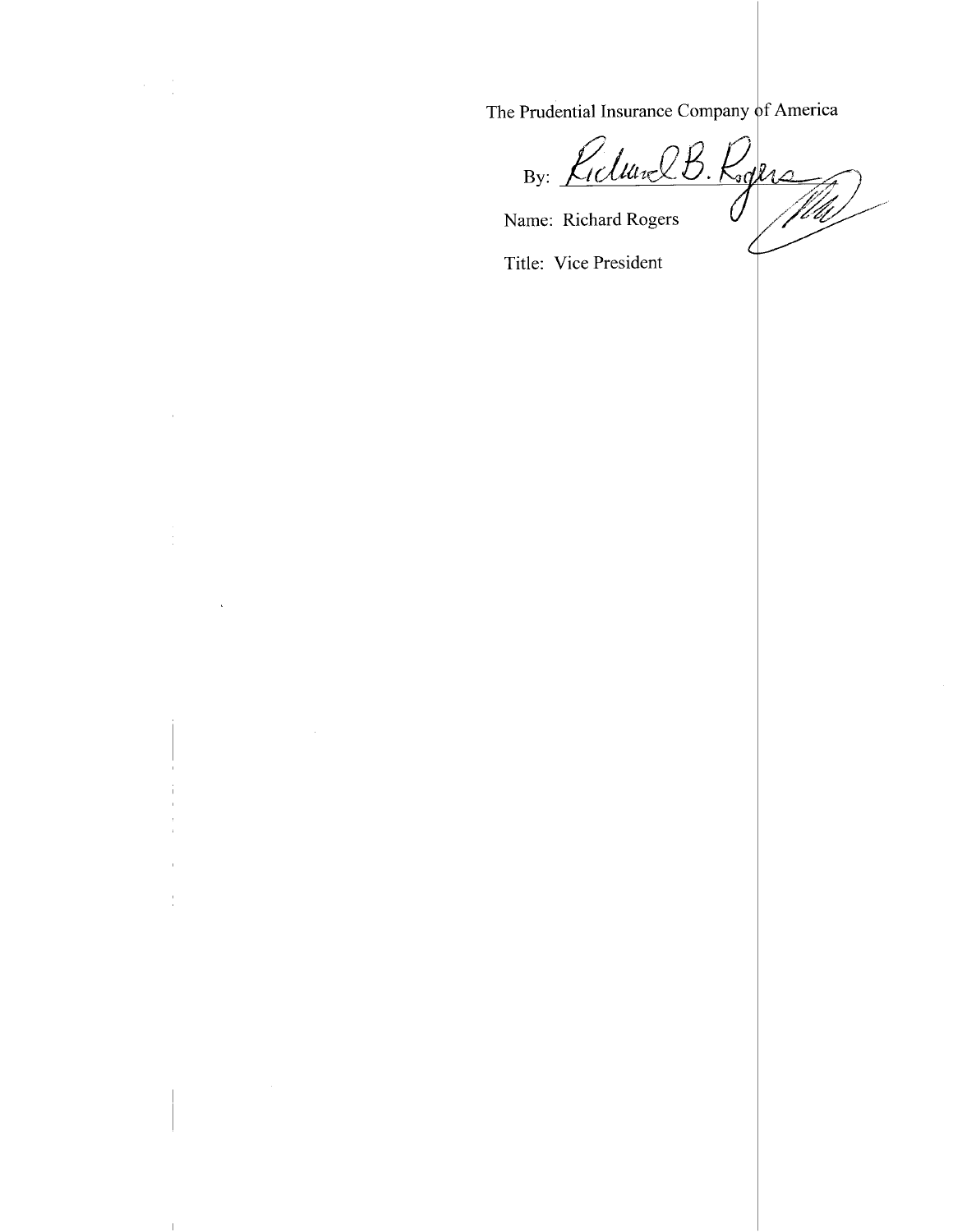Sealink Funding Limited,<br>through its investment manager<br>Neuberger Berman Europe Limited

 $By:$ 

Name:

Title: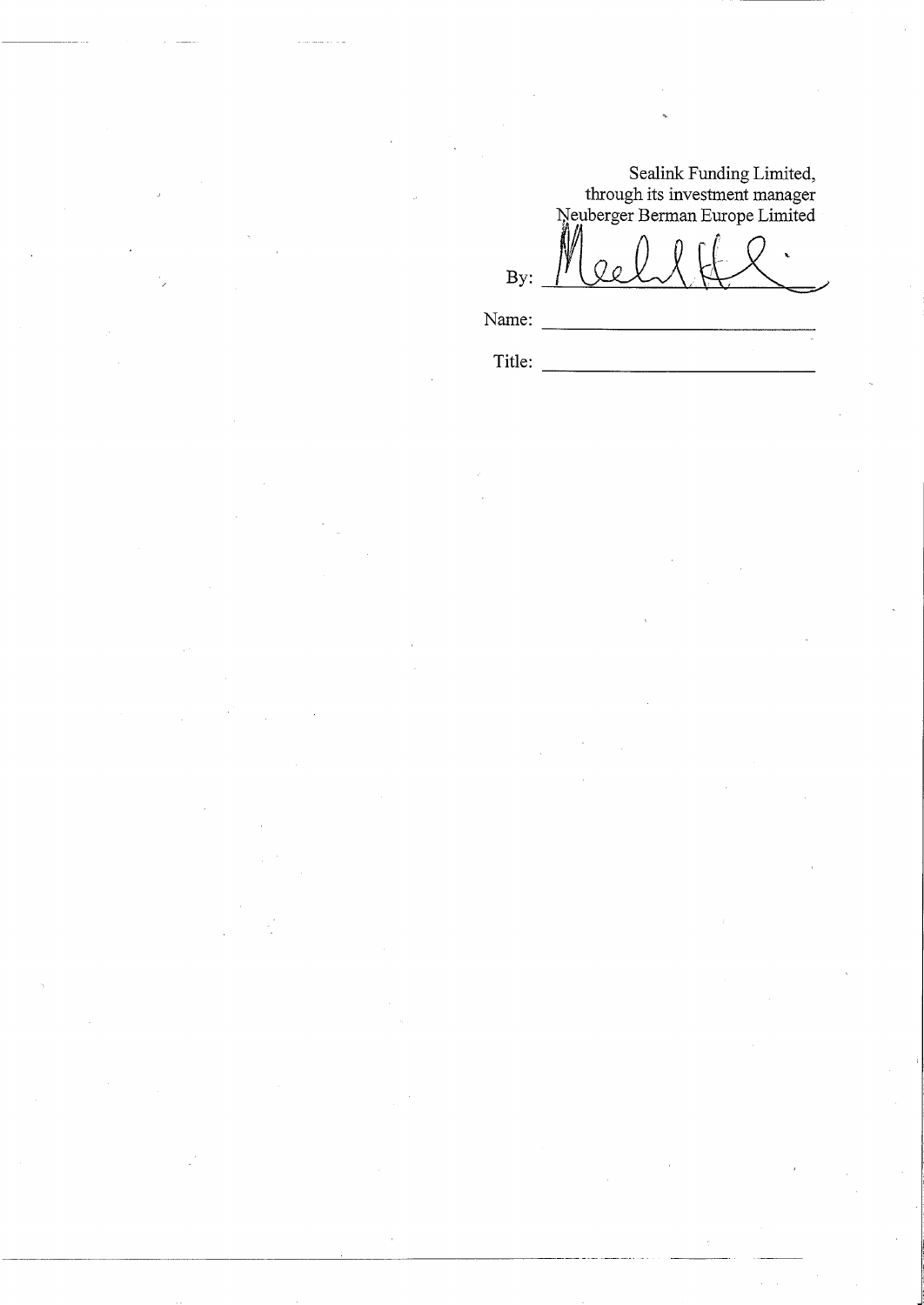The TCW Group, Inc.

Mudit By: rdo Name: Meredith Jackson

Title: Executive Vice President & General Counsel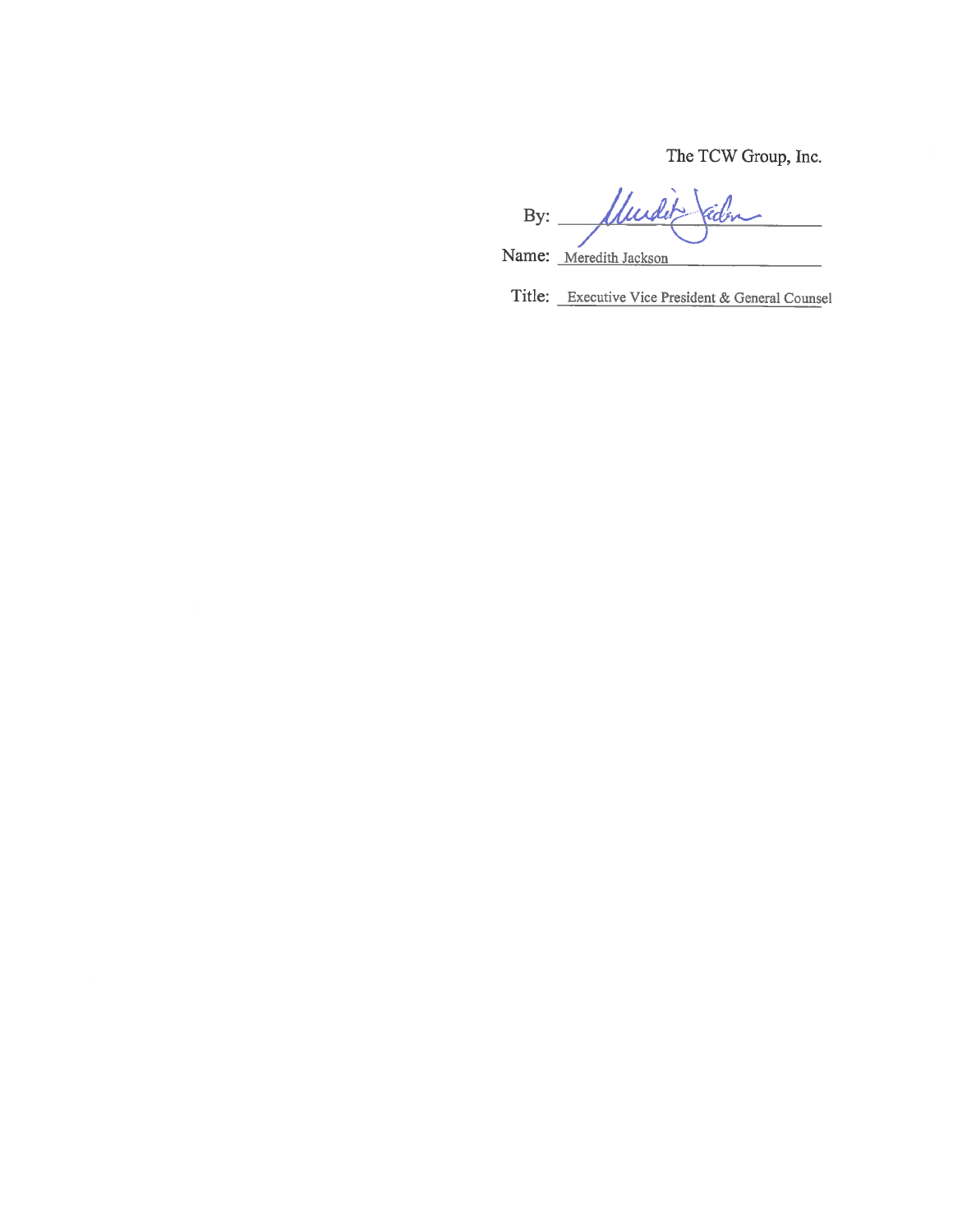Thrivent Financial for Lutherans

 $B\mathcal{L}$ Ģ

Name: David S. Royal Title: Vice President

 $\widetilde{\pi_1}$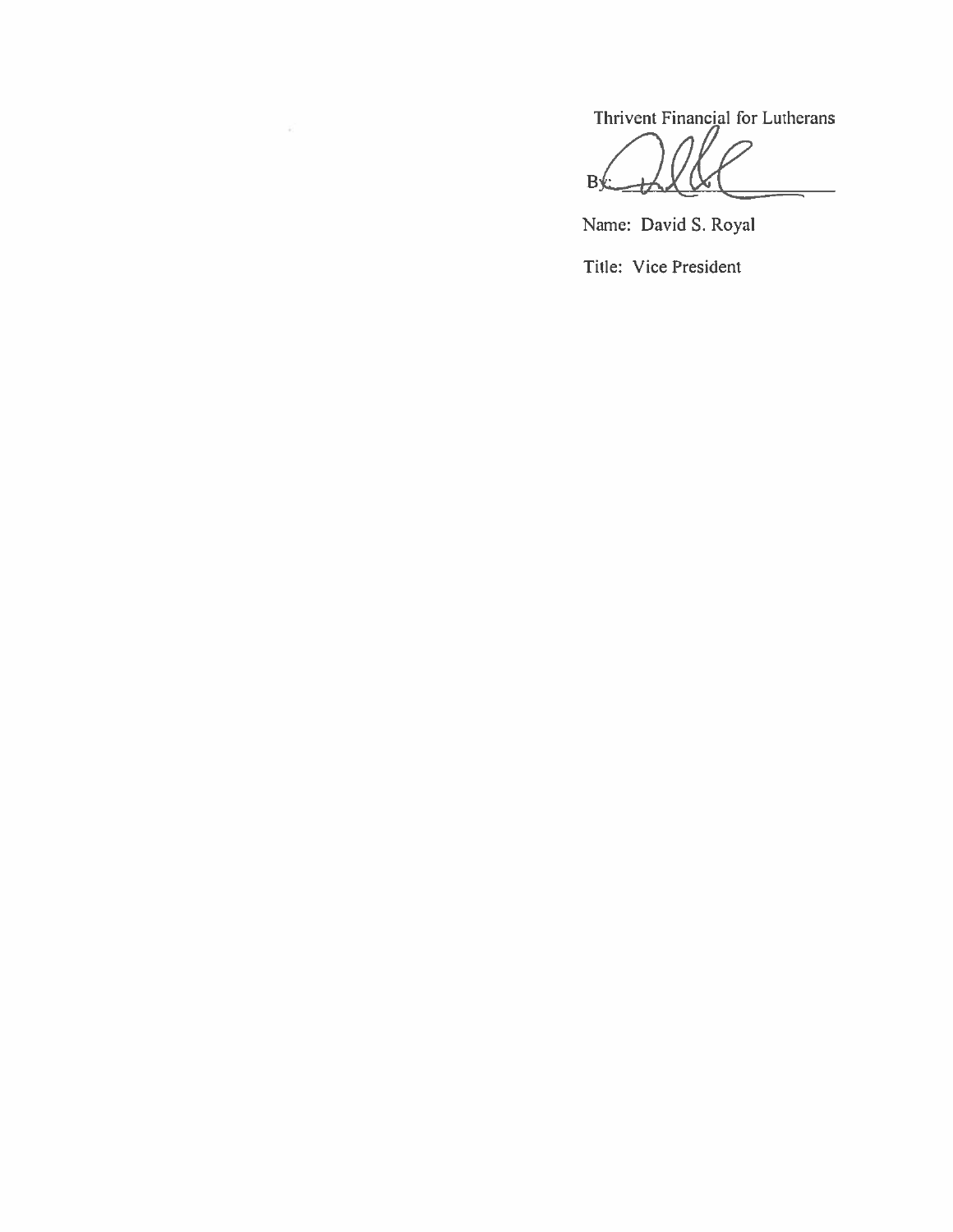Teachers Insurance and Annuity Association of America

By: Hay're than DA Title :- MANACING DIRECTOR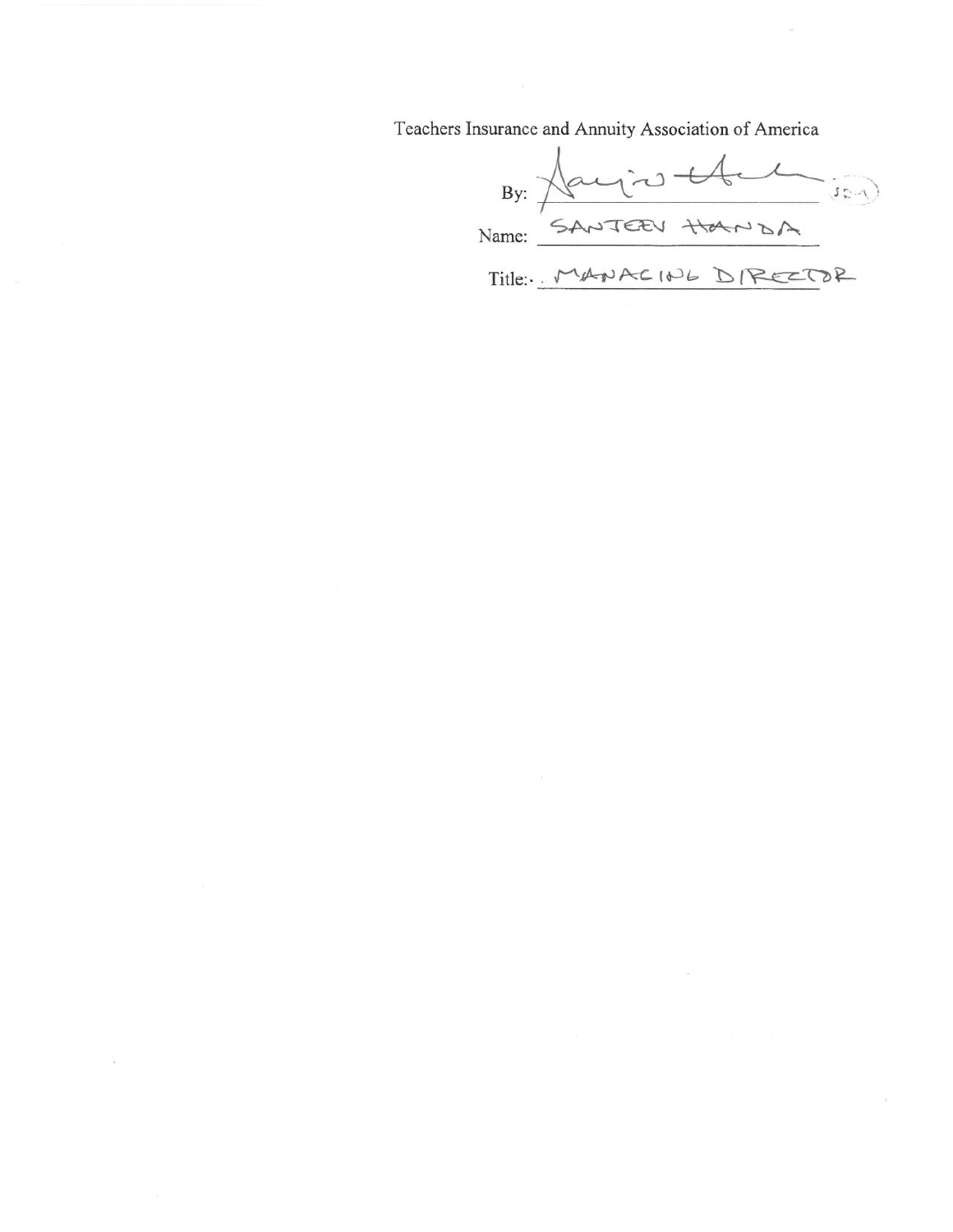Western Asset Management Company

By:  $M/M \rightarrow V$ <br>Name: W. Stephe Vemble J.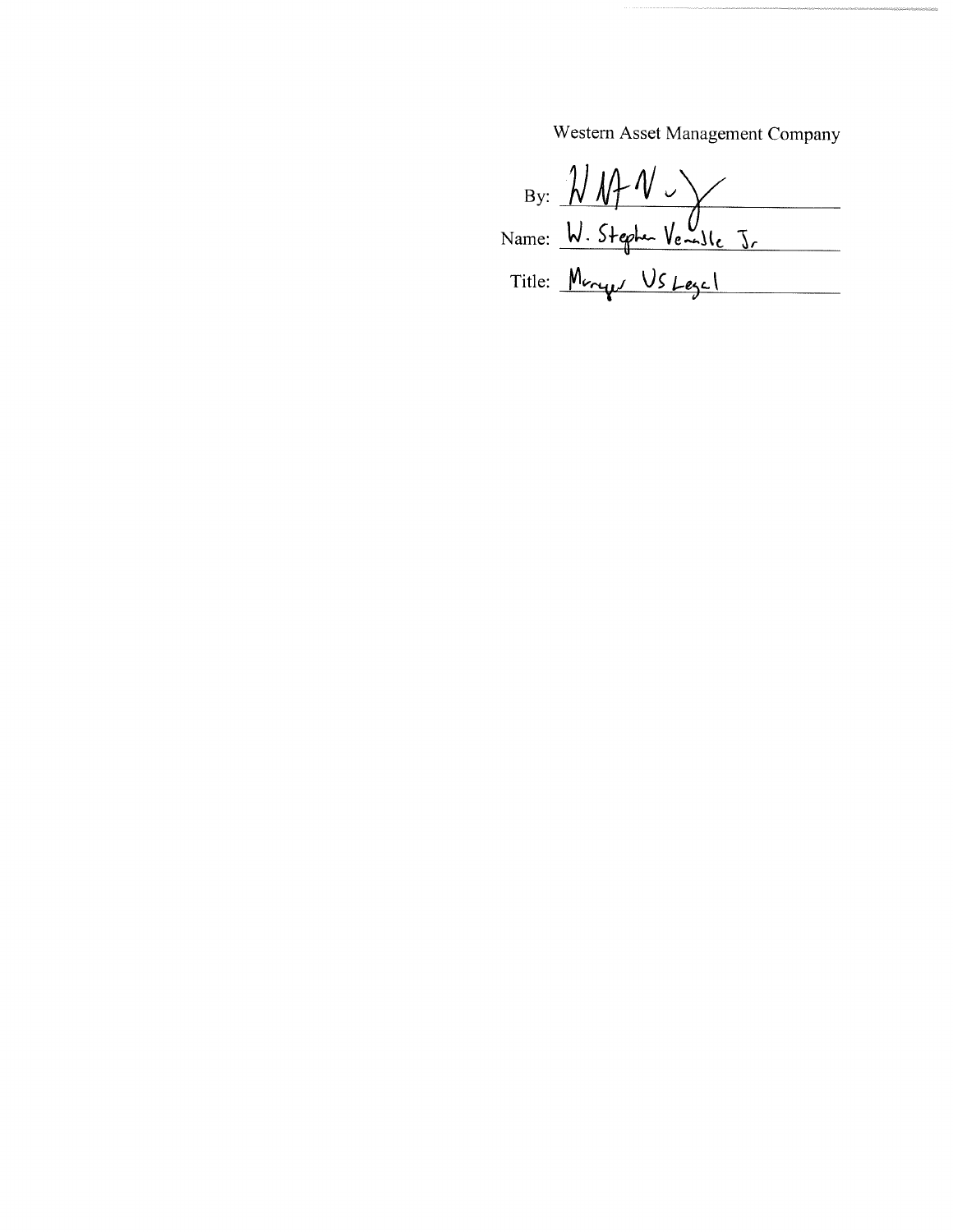# **EXECUTION COPY**

Dated the 7th day of April, 2014.

Citigroup Signature: Elizabeth Sacksteder Grich Title: Managing Director